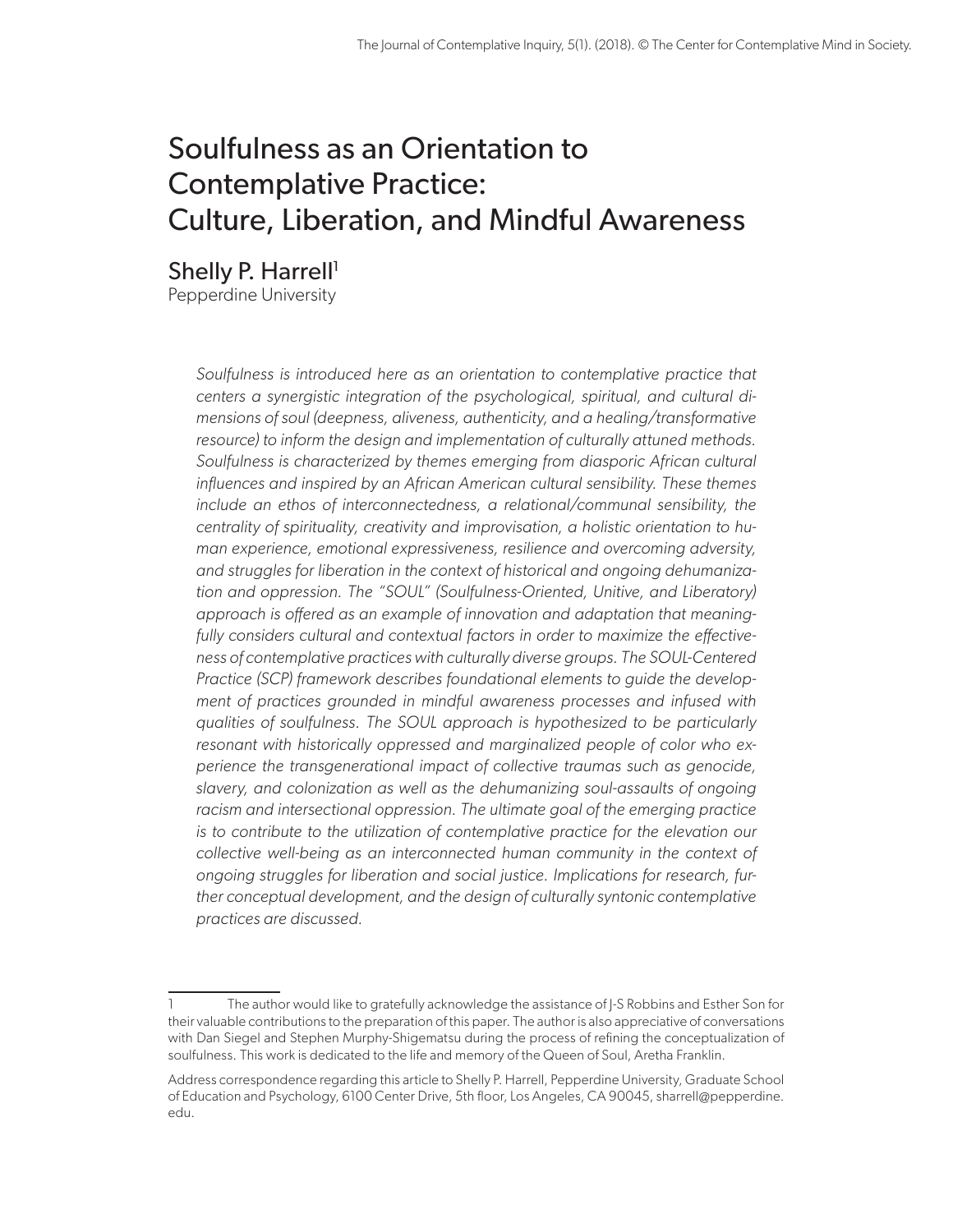What is soul? It's like electricity—we don't really know what it is, but it's a force that can light a room.

—Ray Charles

Well, I think soul is certainly a feeling that is transmitted in one way or another...It's something that's very empathetic—and it's deep. Soul is deep.

—Aretha Franklin

What does it mean to have "soul," and what does this concept have to do with<br>contemplative practices? The word soul conjures up a sense of deeply felt,<br>authentic experience and has multiple interrelated meanings that gener contemplative practices? The word *soul* conjures up a sense of deeply felt, authentic experience and has multiple interrelated meanings that generally fall within three domains: spiritual, psychological, and cultural. Spiritually, *soul* suggests the existence of an eternal, transcendent essence beyond the material and physical (Cousineau, 1994). Psychologically, *soul* describes the depths and dynamics of our inner world or "psyche" (Hillman, 1996; Moore, 2016). Culturally, *soul* has strong roots in African American experiences and diasporic African cultural expressions, where it is associated with an expressive aliveness and connectedness born of lived experience (e.g., soul music, soul food, soul brother/sister, soul power) (hooks, 2003; Rudinow, 2010). Soul is also deeply embedded in the worldviews of Native American and other indigenous peoples around the world (Duran, 2006). This author introduces "soulfulness" as an orientation to contemplative practice that emphasizes the synergistic integration of the psychological, spiritual, and cultural dimensions of "soul" to inform the design and implementation of contemplative practices such as meditation, deep listening/dialogue, movement, journaling, creative expression, and communal ritual.

Inspired by an African American cultural aesthetic and "philosophy of soulfulness" (hooks, 2003), the *SOUL* (Soulfulness-Oriented, Unitive, and Liberatory) approach is offered as an effort to explicitly incorporate experiences and expressions of soul into contemplative practices with coexisting intentions that emphasize union (interconnectedness and wholeness) in the service of personal and collective emancipation from internalized, interpersonal, and societal oppression. The approach is intentional in its attention to healing and resisting the dehumanization and soul-assaults of racism and intersectional stress/trauma experienced by historically oppressed, marginalized, minority-status, and/or stigmatized (HOMMS) groups. Soulfulness is suggested to be relevant to diverse communities and persons who share sociocultural features common to people of African descent including an ethos of interconnectedness (with persons, nature, ancestors, etc.), a collectivist/communal orientation, the centrality of spirituality, emotional and creative expressiveness, valuing authenticity, a holistic understanding of life, resilience and perseverance, and struggles for liberation in the face of oppression. The SOUL approach seeks to contribute to increasing efforts to improve the cultural attunement of contemplative practices and inform the development of culturally congruent strategies and exercises.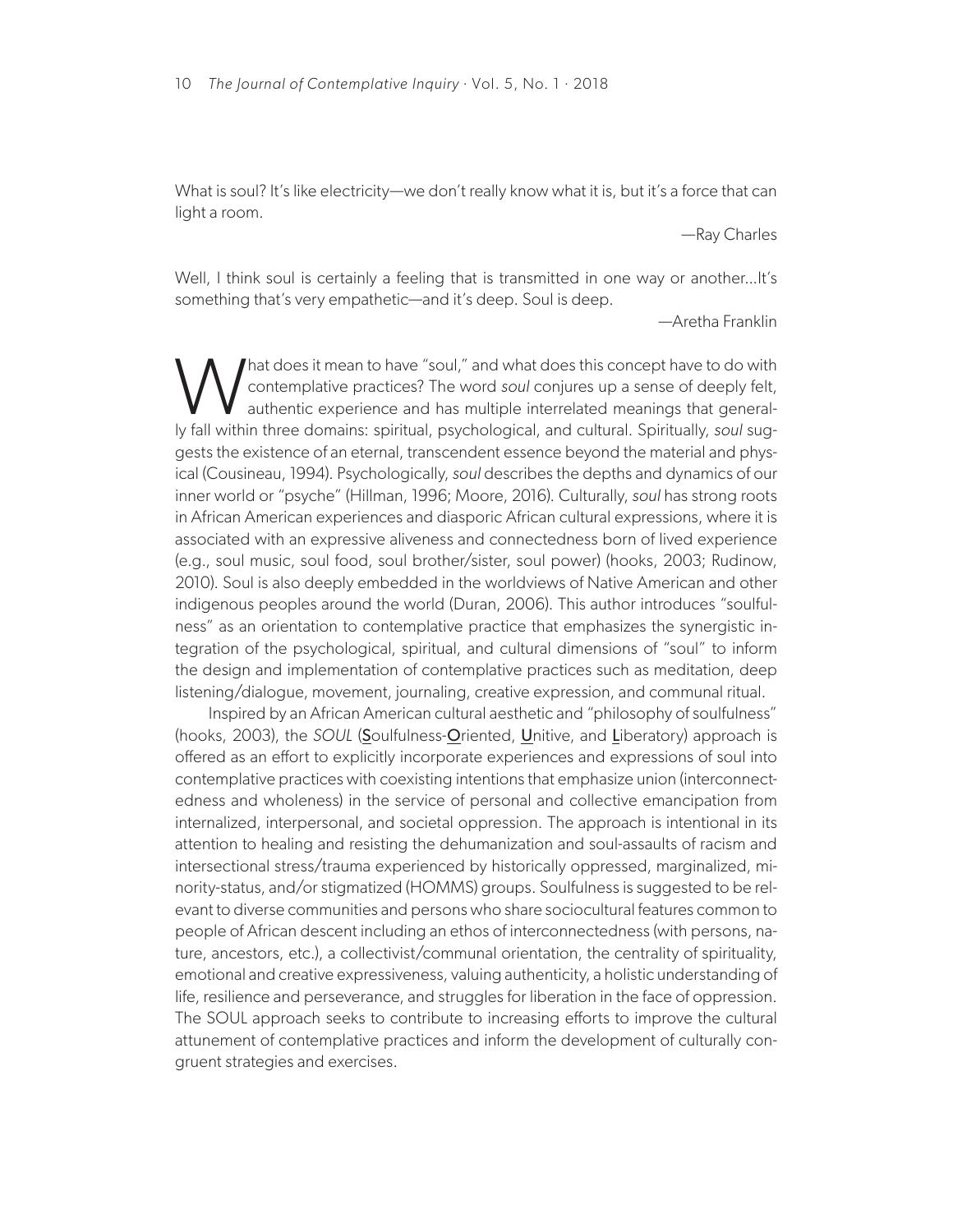Cultural diversity both characterizes and challenges the world in which we live; our educational, health care, and social systems are faced with the need for meaningful inclusiveness. It is argued here that considerations of culture need to occupy a more central and explicitly named space in contemplative inquiry and that practices must be attuned to culture if they are to be optimally effective. As contemplative practices are increasingly utilized as pedagogical and wellness tools within university, healthcare, workplace, and community settings, it is critical that they be constructed in ways that resonate with people in their particular cultural contexts. Practices common in the mainstream are not culture-free but rather so embedded in the dominant cultural paradigm and narrative that they come to be accepted as simply "how things are done." However, every human activity emerges from a particular cultural context, and contemplative practices are no different. For example, it is not enough to acknowledge the Buddhist origins of mindfulness meditation; it is also necessary to own that its delivery in the mainstream is strongly infused with a white, educated, upper-middle-class cultural sensibility that impacts its reception in diverse contexts (Watson, Black, & Hunter, 2016; Yang, 2017; "Disrupting Systemic Whiteness," 2017). Honoring the strengths, existing resources, and cultural sensibilities of the populations where contemplative practices are implemented requires a keen appreciation of the complexities of both intracultural and intercultural dynamics.

## **THE CENTRALITY OF CULTURE IN HUMAN EXPERIENCE**

Like all human activity, contemplative practices occur within the context of larger historical, cultural, and sociopolitical dynamics. Culture and context reflect the nature of human experience as a dance between our inner and outer lives. *Culture* is understood as patterns of meaning and daily living expressed through ways of *being, believing, bonding, belonging, behaving, and becoming* and provides the foundational frames for developing worldviews, interpreting reality, and acting in the world (Harrell, 2015; Nobles, 2006). Culture is a shared phenomenon manifested among groups of people with common heritage (e.g., ethnicity, religion), geography, socially salient characteristics, or significant experiential or socialization contexts (e.g., occupational, organizational). Culture is *embedded* in social and institutional contexts, *internalized* as patterns of meaning and identity, *expressed* through actions and relationships in the context of power dynamics, and *interactive* with coexisting and intersecting dimensions of cultural diversity that reflect shared identity and experience (Harrell, 2015; 2018). Person, culture, and environment are in ongoing transaction and are ultimately inseparable. Persons are embedded in layers of culture and context (e.g., community, organizational, institutional, sociopolitical, sociohistorical); cultural and contextual forces become expressed within the biological, psychological, and relational functioning of the person; and the resulting behaviors of persons create the demands and constraints of environments and settings. Particularly relevant to contemplative practice is the perspective of cultural neuroscience, which holds that culture, socioecological environment, and mind mutually constitute each other and are co-sustaining (Barrett, Mesquita, & Smith,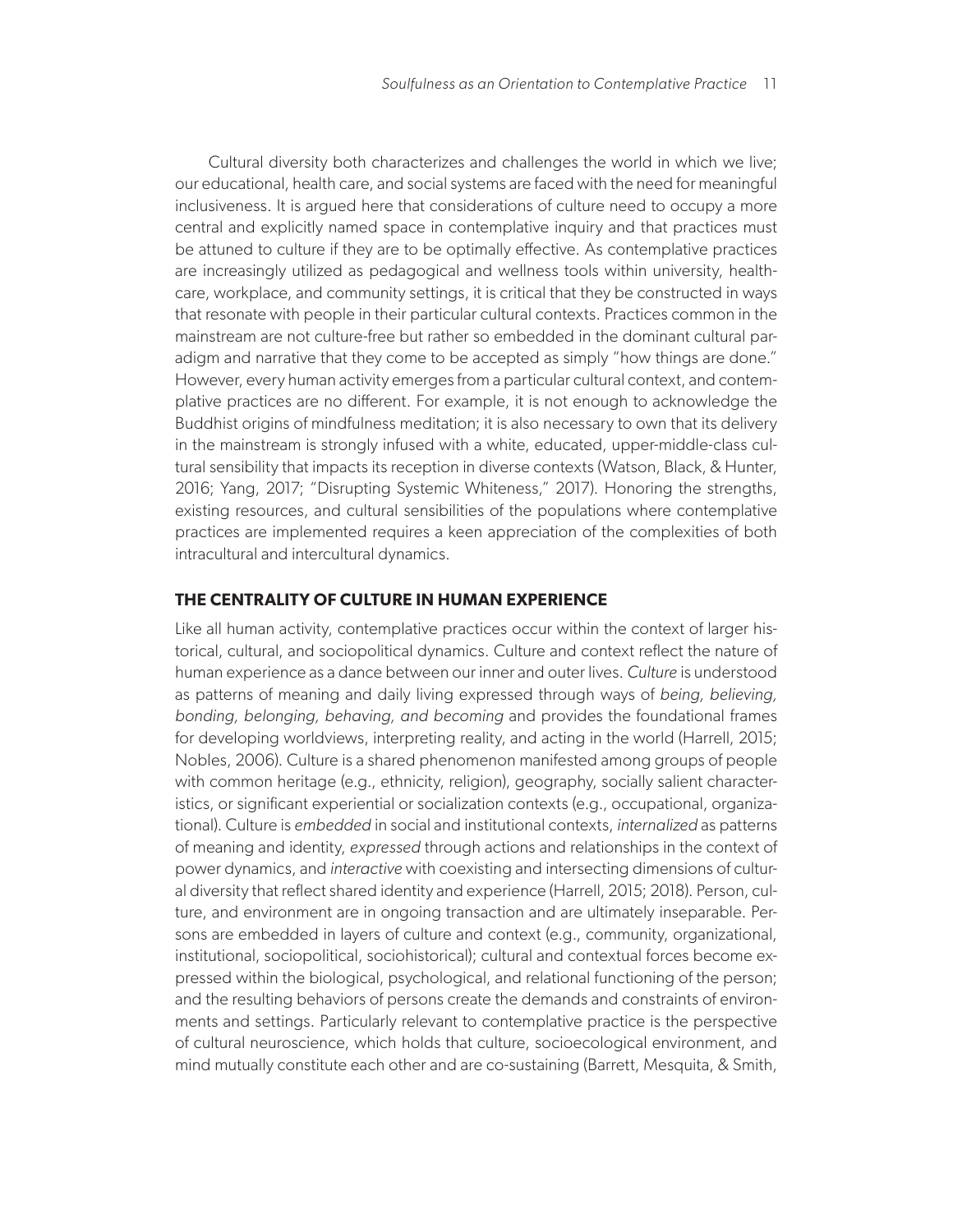2010; Han et al., 2013; Markus & Kitayama, 2010). Culture and context can influence contemplative practices with respect to availability of resources and support, location of delivery, embedded values and beliefs, targeted outcomes, and many other factors that may affect receptivity and effectiveness.

# **CULTURE IN CONTEMPLATIVE PROCESSES AND PRACTICES**

*Contemplative processes* generally refer to intentional human activities that involve enhanced attention, awareness, and/or regulation of mental, somatic, emotional, relational, collective, and/or transcendent experience with various intentions and motivations (Dorjee, 2016; Roth, 2014; Wallace, 2007). They provide opportunities for enhancement of experiential and critical self-other-world awareness, expansion of consciousness, and, ultimately, transformation of how we live in the world. Conceived of in this way, contemplative processes have underlying culture-transcending functions that are natural expressions of the human experience. However, processes are broader than practices. While there are contemplative *processes* that transcend culture, contemplative *practices* were developed, operationalized, and delivered within specific cultural-historical-sociopolitical contexts; these diverse expressions of contemplative practices use particular patterns of language and communicate valued behaviors, goals, and ways of being. Contemplative practices are inclusive of many strategies including prayer, journaling, art-making, labyrinth walking, playing and listening to music, communing with nature, vigils, and dialogue circles (see the Tree of Contemplative Practices at [http://contemplativemind.org/practices/tree\)](http://contemplativemind.org/practices/tree); however, meditation is the prototypical practice and is the most visible in both scholarly and popular writing.

Contemplative practices exist within multiple world religions and cultures (Plante, 2010; West, 2016). Examples include African rite-of-passage rituals that involve periods of isolation where one is tasked with contacting both inner and transcendent resources; the Native American practice of sweat lodge ceremonies where insight, healing, and wisdom emerge from processes of physical and emotional detoxification; the use of singing, drumming, and dance as rhythmic methods to focus energy and attention and bring people into a communal connectedness; as well as meditative prayer processes that are present in a wide range of spiritual traditions (Dein, Cook, & Koenig, 2012; Garrett et al., 2011; Plante, 2010; Some, 1999). Despite the existence of diverse contemplative practices with roots in cultures on every continent, the construct of "culture" does not commonly appear in writings on contemplative studies and practices. Dorjee (2016) acknowledges that the cultural and contextual factors involved in contemplative practice have not received sufficient attention. Although it is important to broaden the scope of contemplative inquiry to include practices beyond those considered "Eastern," caution is warranted. The fascination of white European-descended people with "exotic" cultures and the transportation of native cultural practices from their original source to a Western context can be problematic (Young & Haley, 2009). Cultural appropriation is a complex topic and not the focus of this paper; however, it is important to understand the dynamics of power and the colonization of indigenous practices as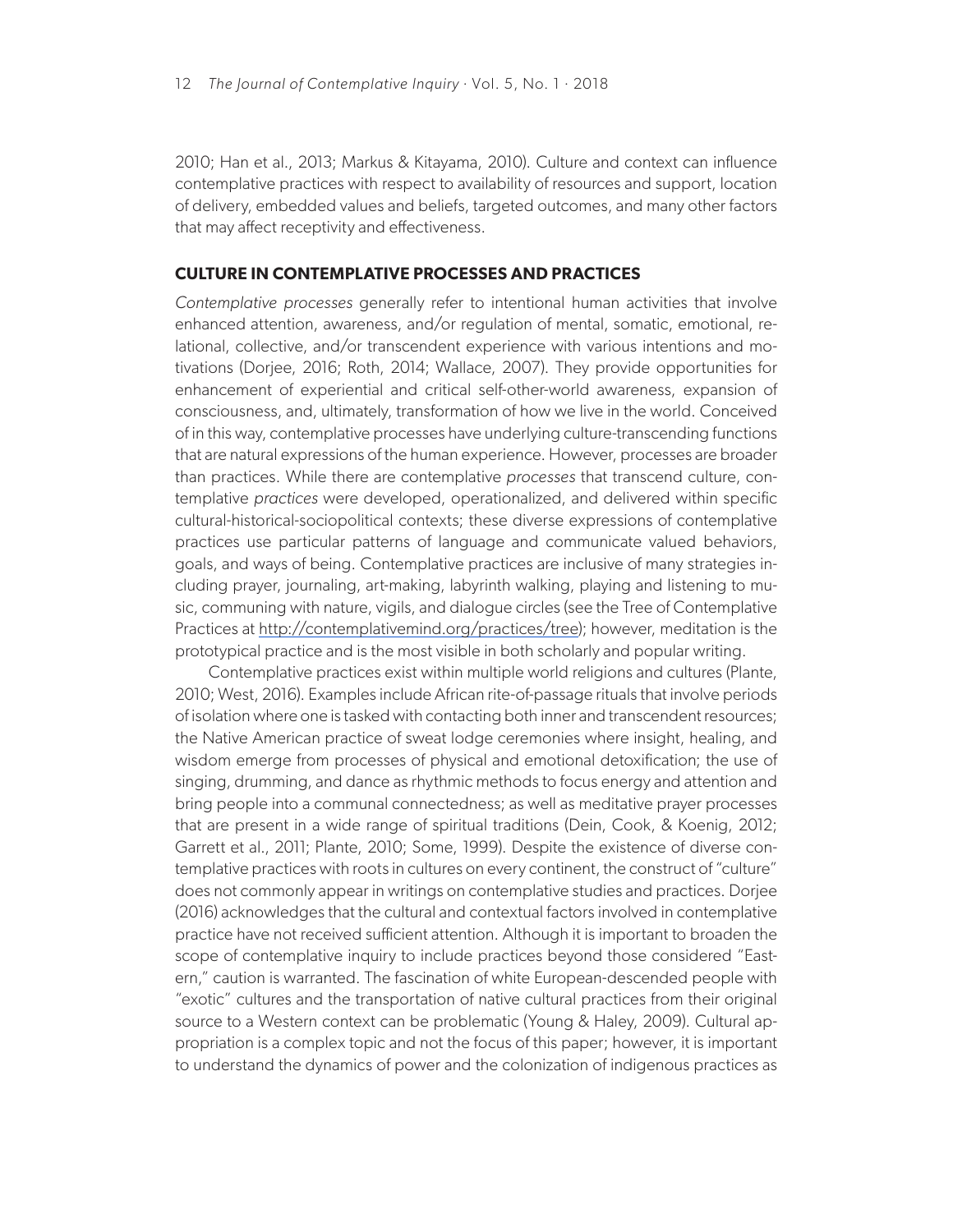well as the need for cross-cultural respect and humility (Snavely, 2001; Surmitis, Fox, & Gutierrez, 2018). The emphasis here is on illuminating the culturally embedded nature of both the origins and delivery of contemplative practices, particularly meditation, in order to enhance cultural attunement with HOMMS people-of-color groups.

Two central concepts in writings on meditation and contemplative practice are "mind" and "self." Cultural psychology, cultural anthropology, and cultural neuroscience converge in research findings indicating that culture is inseparable from both (Ames & Fiske, 2010; Barrett et al., 2010; Markus & Kitayama, 2010). From the interdisciplinary perspective of interpersonal neurobiology, Siegel (2016) defines the mind as "an embodied and relational process that regulates the flow of energy and information" (p. 37) and suggests that "our minds are a part of an interacting, interconnected system that involves our bodies and brains, as well as the environment in which we live, including our social relationships" (p. 41). This understanding of the mind is congruent with African and indigenous conceptions, as well as being informed by multiple scientific disciplines from neuroscience to physics. The concept of self also appears frequently in contemplative studies literature (e.g., self-awareness, self-regulation, self-transcendence). In contrast with typical views of self as a single, independent, embodied individual, Siegel (2016) suggests that self is an emergent property of the mind and thus both embodied and relational. Kitayama, Duffy, and Uchida (2014) contend that the experience of "self" is a cultural mode of being. Cultural and relational understandings of self are reflected in African ideas of *ubuntu* ("I am because we are") and "extended self" (Nobles, 2006; Edwards, Makunga, Ngcobo, & Dhlomo, 2004), Native American concepts of *Mitakuye Oyasin* ("we are all related") and "the web of life" (Crazy Bull, 2013; Gone, 2010), the presence of "interdependent self-construal" in Asian cultures (Han et al., 2013), as well as in a worldview of fundamental interconnectedness present in many indigenous cultural contexts (e.g., the Maori as discussed in Rua, Hodgetts, & Stolte, 2017). These understandings extend the locus of self to include family, community, culture, ancestors, and the natural world. Emerging from the scientific underpinnings of interpersonal neurobiology, Siegel (2016) offers the term *mwe* as an integrated identity that "synergistically combines our embodied and our relational nature" (p. 323) and suggests that "the self is not bound by skull or skin" (p. 324). Consistent with African and indigenous beliefs existing for centuries, he encourages health and healing practices that move toward manifesting our interconnected existence in the ways we live with and treat each other. Implications of these ideas of mind and self suggest that contemplative practice applications that emphasize individualism (e.g., detachment and separation, control and mastery, appealing to personal success and happiness) may not resonate with people who have more collectivistic or communal sensibilities. It is important to avoid imposing generic practices that lack thoughtful consideration of the dynamics of culture and context. The remainder of this article will describe the foundations and framework of this author's *SOUL* approach as a contribution to efforts that explicitly include consideration of culture and context in contemplative pedagogy and practice.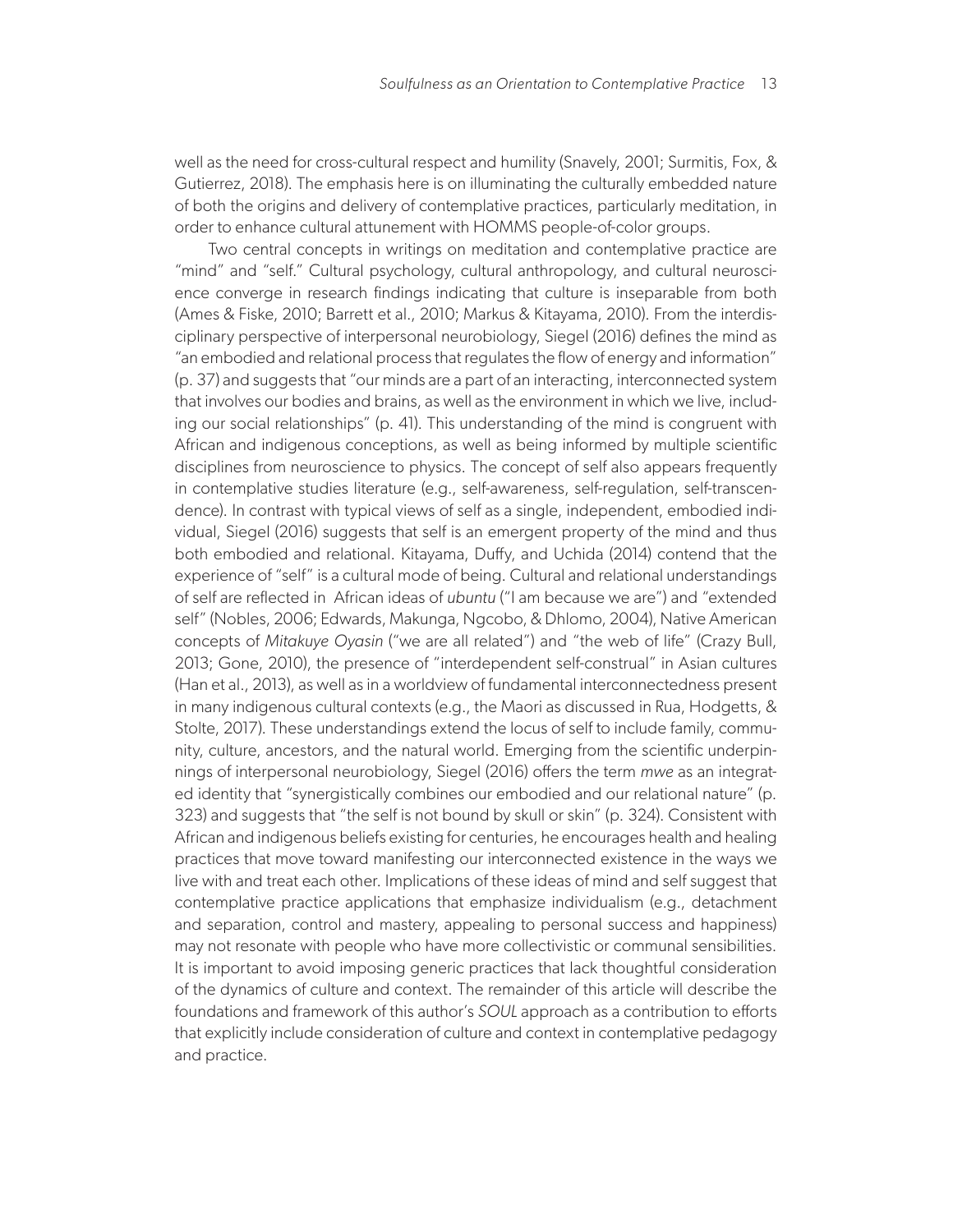# **INTRODUCING "SOUL": A CULTURALLY INSPIRED AND CONTEXTUALLY IN-FORMED APPROACH TO CONTEMPLATIVE PRACTICE**

I got somethin' that makes me wanna shout.

I got somethin' that tells me what it's all about.

I got soul

and I'm superbad.

—James Brown, "Superbad"

[CONTEMPLATIVE TRANSLATION:

I am connected to an inner aliveness that is compelled into expression;

I am connected to an inner wisdom where I can find personal and collective truths;

I am connected to the deepest essence of my being, an energy that stirs and moves me;

I know my innate dignity and worth, that I am a person of value with gifts to share in the world.]

With its roots in the African American tradition of "soul" (understood here as a deeply felt inner attunement and connectedness that moves one to inspired expression and resonates with collective experience), the chorus of James Brown's iconic song "Superbad" expresses the sensibility of soulfulness. While the genesis and inspiration for exploring the idea of "soulfulness" came out of my own African American cultural influences (particularly music, dance, poetry, and the civil rights movement), as an academic I have immersed myself in the literature on everything "soul." The SOUL approach is informed by understandings of soul from spiritual-religious, literary, artistic, psychological, and cultural perspectives (Cousineau, 1994). I had a powerful experience of synchronicity as unrelated literatures and contexts converged and a synergistic conceptualization of a soulfulness orientation began to take form. Four core features of soul emerge from these perspectives: (a) a sense of depth or deepness, (b) an aliveness characterized by experiential and feeling modalities, (c) qualities of truth and authenticity, and (d) a resource for healing necessary for "wholeness" (along with mind, heart, and body). I offer the following working definition of soulfulness emerging from these convergences. Soulfulness is *the quality of experiencing life in a deeply connected and connecting way, an enlivened inner attunement that illuminates authentic lived experience and radiates into outer expression.* It is an "interconnected aliveness" that is often experienced as a resonating, liberating, life-enhancing, spiritually-infused energy of deep connectivity and inspired expression.

Soulfulness is further conceptualized as an empowered and empowering energy comprised of four elements: essence, experience, expression, and engagement (see Figure 1). Incorporating a soulfulness-oriented approach (the "S" and "O" in the SOUL acronym) involves activation of these interrelated aspects of soulfulness: the soul of the person (essence), the soul of living (experience and expression), and the soul of con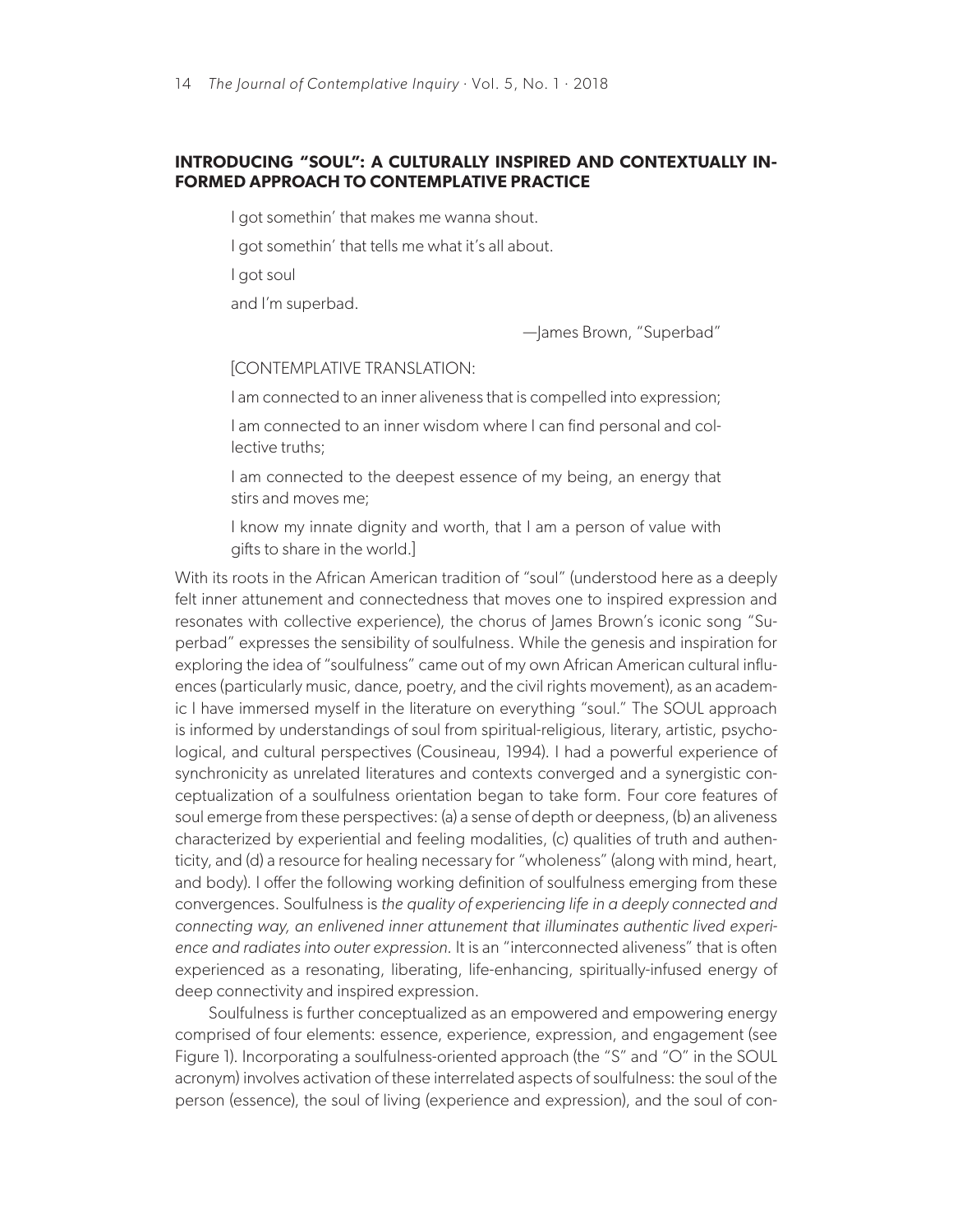nectedness (engagement). *The soul of the person* refers to contact with the deepest core of being where one feels personal and collective truths—where individual, communal, and transcendent aspects of identity are experienced and embodied in a single person. From a spiritual perspective, the soul of the person can also be understood as the intersection of our humanness and our divinity. *The soul of living* refers to the quality of living soulfully, deeply connected to both the experiential and expressive aspects of life. It honors emotional experiencing and reflects a diasporic African cultural way of being. It involves the willingness to contact our raw "whole-soul" experiencing and the courage to fully engage and creatively express the range of our lived experience—the triumphs and tears, the courage and the fears, the love we make and the losses we take. Finally, *the soul of connectedness* is related to the concept that soul is more than personal and extends into the collective space (Hillman, 1996; Moore, 2016). Facilitating this aspect of soulfulness means tuning in to the soul of others and the soul of the world. It is a connected and engaged way of being that arises from and enhanced by the other elements of soulfulness (essence, experience, and expression). It involves a sense of responsibility for others as well as for the social and physical environment. The engagement element reflects a moral imperative emerging from a realization of our interconnectedness that demands liberation and justice. Soulfulness involves listening to inner stirrings and allowing oneself to "be moved," experientially connecting to the beauty and miracles of the natural environment, to treasured values and one's sense of calling and purpose, as well as to the troubles and suffering in and of the world.

The "U" in the SOUL acronym reflects the *unitive* intention of affirming and facilitating connection. Soulfulness is fundamentally relational and rooted in the African concept of *ubuntu*, our spiritually infused and interconnected humanity (Edwards et al., 2004; Washington, 2010); it is also related to Buber's "I-Thou" relationship, the intersubjective space, and second-person experiencing (Gunnlaugson, 2011). Soulfulness promotes a sense of human belonging through resonance with shared experience and communal togetherness both within groups and across differences. It includes move-



*Figure 1.* The four elements of soulfulness.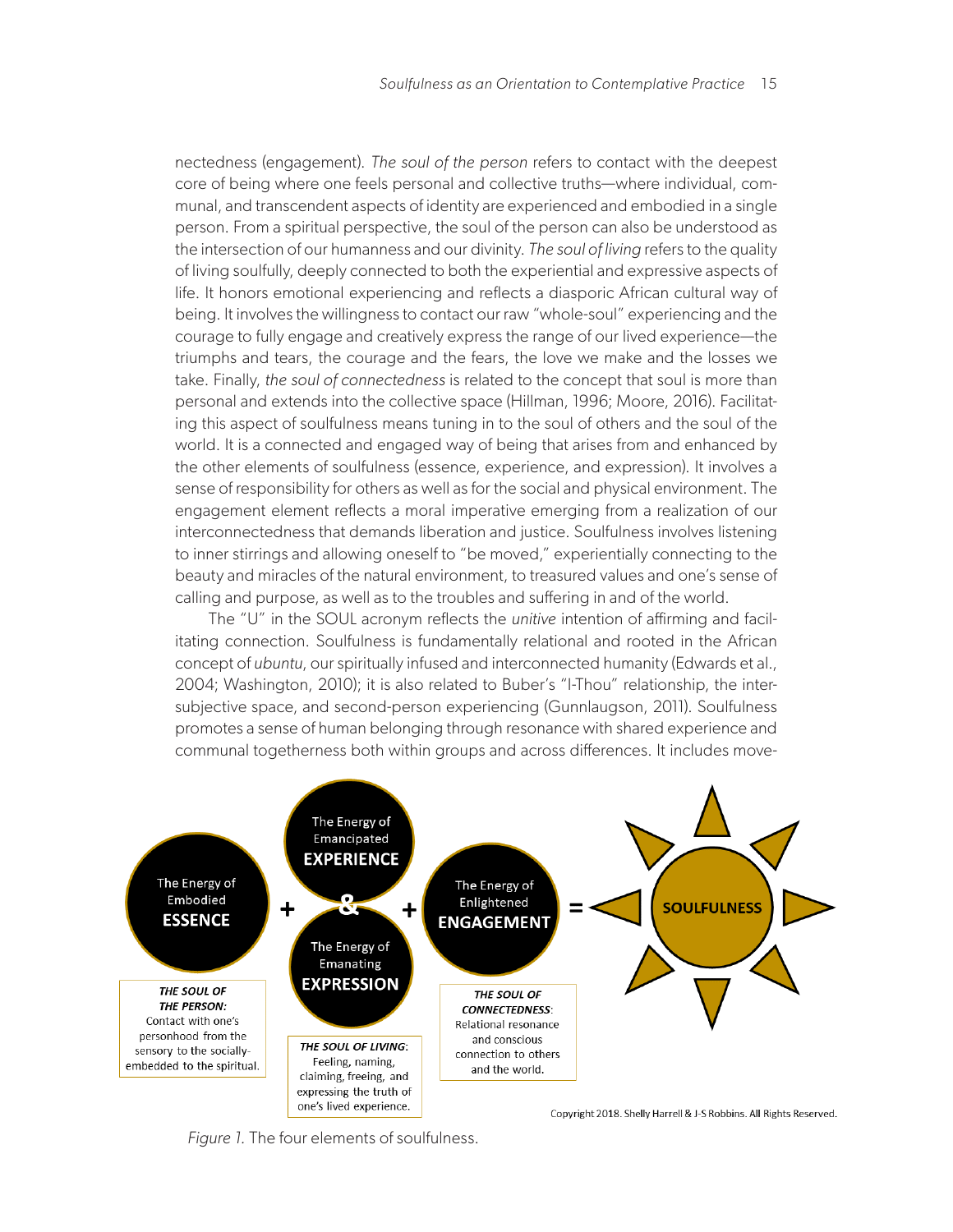ment toward wholeness, harmony, and alignment of the multiple, coexisting aspects of living. The inclusive and integrative energy of soulfulness makes room for both the individual and the collective. This fundamental relationality also involves that ongoing and often challenging dance between our inner and outer lives, the meeting of internal and external experience.

Soulfulness is strongly rooted in the dynamics of the struggle for emancipation of body, mind, heart, and spirit and has an explicit *liberatory* (the "L" in the acronym) function. This includes efforts to resist, deconstruct, dismantle, overcome, and transcend systemic and internalized oppression experienced as devaluation, dehumanization, and discrimination. This feature of soulfulness is inspired by aspects of African American "soul" related to strength in adversity and a spirit of activism. Expressions of soulfulness are a testimony of one's experiences and struggles in the context of oppression, including finding joy and collective affirmation despite external events and conditions (hooks, 2003). Thus, soulfulness can be also understood as the liberated and liberating experience and expression of personal and collective struggles to survive, overcome, and thrive. Soulfulness includes a "we shall overcome" spirit that both cultivates and expresses resilience (personal and collective), as well as serving as resistance to external oppression such that it does not extinguish our inner fire, take our power, or steal our joy.

One of the central characteristics of soul that emerges from the interdisciplinary literature is its status as an emotional and experiential (vs. cognitive or mental) phenomenon. The emotional context of soul is deeply embedded in its expressions through music, dance, and the testimony of lived experience in communal contexts where others can bear witness. From profound despair to exuberant joy, soulfulness is something that is felt and shared. The centrality of feeling and intuition as "ways of knowing" are critical in historically oppressed populations (Lorenz & Watkins, 2001). There is wisdom in emotion, and emotion is part of the path to wisdom. Emotion science and affective neuroscience suggest emotion is necessary for our survival and optimal functioning (Izard, 2009; Matsumoto & Hwang, 2012). Emotion signals for us to pay attention and provides a compass for moving toward or away; it communicates important information about our experiences in the world and provides cues on how to navigate threats and challenges. Emotion evolved in the human species to facilitate adaptation and relational connectedness for survival (Izard, 2009). The pathologizing of emotional expressiveness in nondominant groups (women, African Americans, etc.) can be understood as a strategy that cuts people off from their experience and leaves them vulnerable to collusion with their own oppression. In the context of external displays of friendliness and politeness from dominant group members that can mask hostile sentiments, as well as bias in news media and research, it is important for HOMMS groups to learn to trust their experience and elevate alternative ways of knowing truth. Associating emotionality with irrationality, immaturity, primitivity, lack of self-control, or danger encourages the suppression of emotion and silences truth-telling disclosures. Soulful emotional experiencing is not the same as dysregulated emotionality; experiencing uncomfortable or painful feelings in the service of acknowledging, naming, processing, and working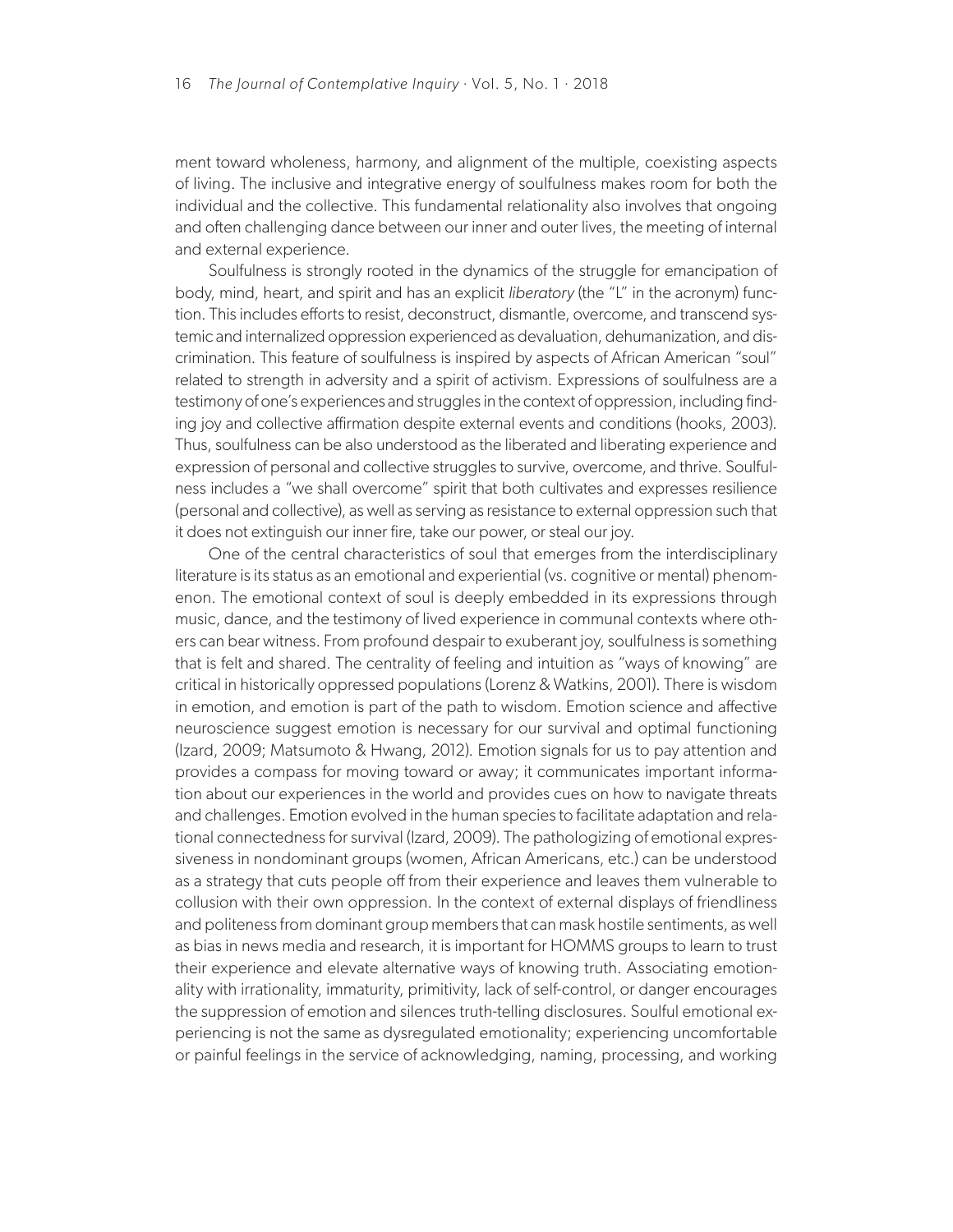through emotion can be healthy and adaptive. Contemplative practices provide strategies and opportunities for these processes; however it is important to be mindful of the manner in which contemplative concepts such as equanimity are conveyed to avoid pathologizing emotional experience and expression.

## **Cultural-Contextual Influences on Soulfulness**

I've known rivers: I've known rivers ancient as the world and older than the flow of human blood in human veins. My soul has grown deep like the rivers.

—Langston Hughes

Culture is part of the soul. (Duran, Firehammer, & Gonzalez, 2008, p. 288)

Cultural influences on the conceptualization of soulfulness draw primarily from two sources: (a) African American experience and diasporic African cultural expressions (Jones, 2003; Jones & Campbell 2011; Myers, 1988, 2003; Nobles, 2006), and (b) the dynamics of living in the larger sociohistorical and sociopolitical contexts of racism and other intersectional oppressions (e.g., sexism, classism, heterosexism) relevant to HOMMS people of color. In addition, writings by Native American and Latinx scholars and practitioners have been particularly influential in elucidating the significance of culture in the experience of "soul." In the Native context, shared cultural themes of spirituality, communal orientation, and a history of collective trauma are present (Brave Heart & DeBruyn, 1998; Duran, 2006; Duran, Firehammer, & Gonzalez, 2008; Gone, 2010). In the Latinx context, liberation psychology, critical consciousness, and healing from colonialism have also played a central role in the consideration of sociopolitical dynamics (Anzaldua, 1987, 2002; Comas-Diaz, 2008; Freire, 1993; Martin-Baro, 1996; Montero, 2009).

Commonly identified themes reflecting an African cultural ethos include the centrality of spirituality, a worldview of interconnectedness, expressive creativity and inventive improvisation, orality (storytelling, drumming, song, testimony of experience), and a communal orientation (Jones, 2003; Myers, 2003; Nobles, 2006). These provide an important foundation for the cultural grounding of SOUL, as well as establishing the beginnings of a framework to inform the design of soulfulness practices. Building upon these cultural origins is the special significance of "soul" in the African American experience, which has been powerfully described in both academic and popular literature and through poetry, music, and many other cultural expressions (Rudinow, 2010; Ward, 2004).

Hopson and Hopson (1998) frame soul as the central organizing concept for understanding the psychological and spiritual health of African Americans, identifying the primary dimensions of soul as spirituality, openness, unity, and love. They also speak powerfully about the damaging consequences when one becomes detached from soul or when layers of pain hide or bury it, naming alienation from culture and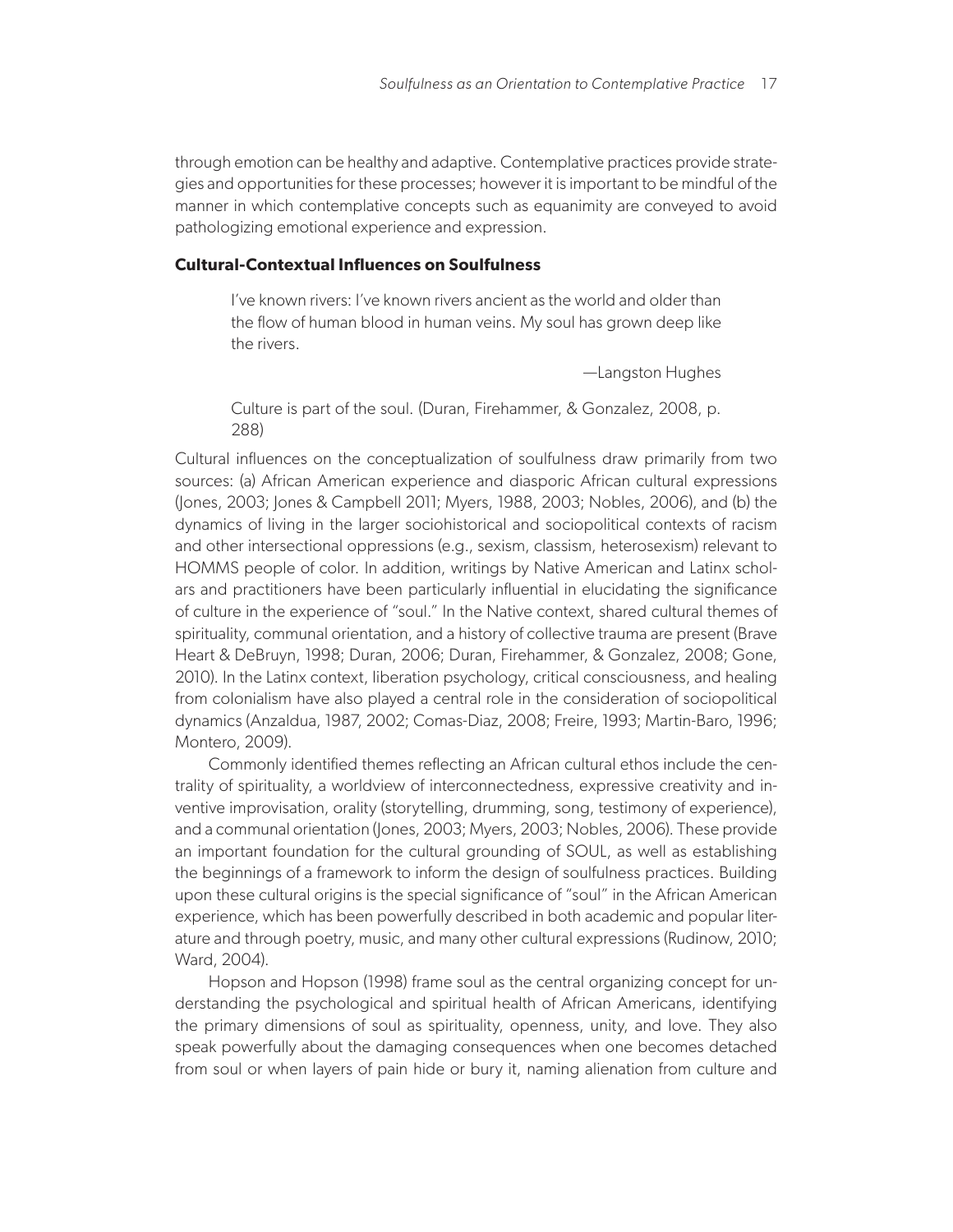community as being among the factors that disrupt soul connection. Author and activist bell hooks (2003) discusses a "philosophy of soulfulness," which holds that culturally-grounded expressions of soul (e.g., resilience, grace, compassion, integrity, pride, resistance, endurance, faith, hope, and the persistence of joy) are what have historically sustained African Americans and maintained wholeness, self-esteem, positive identity, and a strong sense of our humanity that could not be destroyed by the ongoing assaults of racism (p. 219). She contends that surrendering "the ability to feel," losing the ability to imagine possibilities, and accepting externally imposed definitions reflect attempts to manage the cultural, interpersonal and systemic violence of racism and constitute a type of "soul murder" (p. 187). Both Hopson and Hopson (1998) and hooks (2003) suggest that connection to our soulfulness facilitates contact with innermost experience, activates passion for life, and is a path toward decolonizing minds and building self-esteem. Both works identify a variety of contemplative practices that help build a bridge to soul (e.g., inner listening, prayer, self-affirmations, emotional experiencing, cultivation of compassion).

Soul reverberates and resonates; the power of validating shared experience is healing and affirming in the context of feeling others' "soul." Aretha Franklin stated that soul "is transmitted in some way" and affirmed its "deep" and "empathetic" nature, reflecting the importance of expressing and sharing it. This is manifested prominently in the African American church, which has traditionally provided a place for the soulful and communal expression of lived experience (Lincoln & Mamiya, 1990). As another example, "soul food" can be understood as both experiential and relational, serving as a symbol of comfort, nurturance, and community. Through preparation of recipes passed down over generations that reflect creative uses of available foods, soul food feeds the soul by communicating caring and providing a sense of connection to cultural traditions and to the family and friends with whom it is shared. However, soul music and its related dances are the epitome of African American soul (Banfield, 2015; Burnim & Maultsby, 2006; Jones & Jones, 2001; Rudinow, 2010; Spencer, 2017; Werner, 2006); they are forms of emotional expression and emotional release, as well as avenues for creativity, communication, communion, and building a sense of community and belonging (Beausoleil & LeBaron, 2013; Price, 2013; Some, 1999). Song, dance, and drumming are central elements of communal rituals in African diasporic cultures, as well as in many cultures globally.

The genre of "soul music" and the infusion of soul into multiple musical forms (e.g., jazz, blues, funk, gospel, hip-hop, rap) has been identified as central to understanding African American experience in multiple domains of life, including the personal, familial, religious, and political. Soul music is a genre that touches and awakens the soul through the expression of the depths and heights of human experience. This original African American cultural product, with roots in continental African music, is adopted and embraced in popular culture throughout the world. Banfield (2015) suggests that "anytime you talk about the gifts of Black folk, you must begin with the music. This gift is the same ocean of great musical streams of Black tradition where raising your voice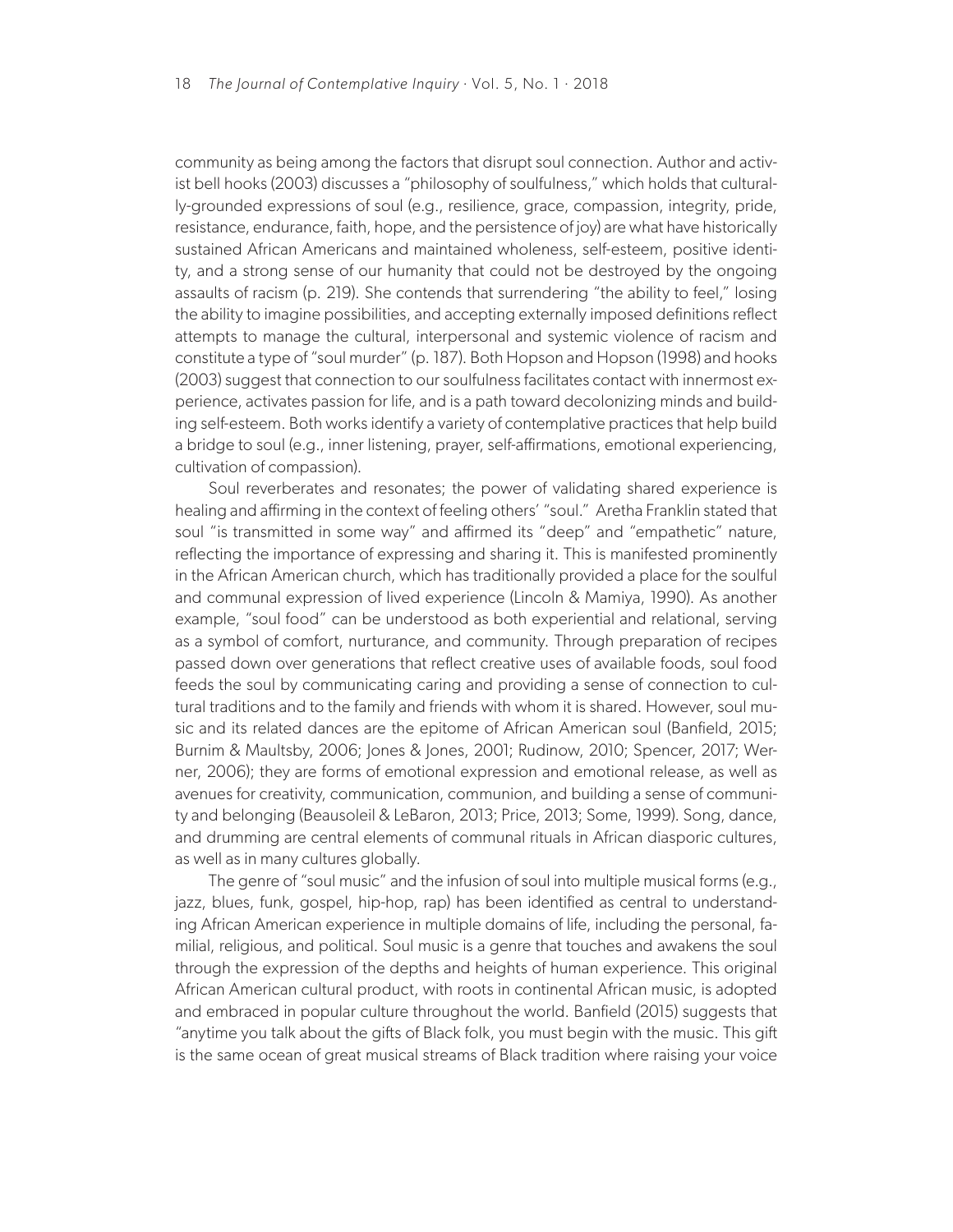and having the courage to speak from the depths of your soul touches other souls to keep them moving as they try and make their way in the darkness. Soul music" (p. 85). Improvisation and spontaneity are characteristic of both African American music and dance, reflecting an aspect of African American cultural sensibilities that encourages the emergence of natural expression such that everything does not have to be tightly planned or choreographed.

Expressions of soul have been voices of resistance, protest, and empowerment; affirmations of cultural identity and pride; declarations of experienced and observed racism; and testimonies of overcoming and surviving oppression (hooks, 2003; Hopson & Hopson, 1998). It is not by chance that the height of soul music occurred during the civil rights and Black Power movements. References to "soul power" conveyed the notion that connection to soul is empowering for persons and communities, while referring to each other as "soul brother" or "soul sister" communicated kinship, belonging, and a sense of being seen and known. Among the soul-related strategies emerging from the African American experience of racism include: facilitating connection to the deepest core of oneself, untouched by the hate, violence, and dehumanization; engaging in authentic relationships where one can take off the mask of acceptability to whites (Fanon, 1967) and know that life behind the "veil" of racism is affirmed and understood (Du Bois, 1903); and staying "woke" to the realities of oppression and its dynamics.

#### **The Liberatory Emphasis of SOUL**

We have to talk about liberating minds as well as liberating society.

—Angela Davis

The sociohistorical and sociopolitical context of oppression supports the inclusion and relevance of liberation themes in wellness and educational strategies for HOM-MS groups. The areas of liberation psychology (Martin-Baro, 1996), pedagogy (Freire, 1993), and theology (Cone, 2004) help to locate liberation in contemplative practice by attending to the internal processes and resources needed for resisting, healing, and transforming oppression. From a Native American cultural context, Duran, Firehammer, and Gonzalez (2008) discuss the nature of the cultural "soul wound," conceptualized as the intergenerational impact of devastating historical trauma that causes destruction at a deep soul level requiring a spiritualized soul-healing. This soul-wounding takes similar forms in other cultural contexts such as the Maafa, i.e., the African Holocaust (Nobles, 2006) and what DeGruy (2017) describes as post-traumatic slave syndrome, as well as the post colonization stress syndrome among Latinx peoples discussed by Comas-Diaz (2008). These constructs, which reflect the damage done by both external violence and internalized oppression to the soul of HOMMS populations of color throughout the world, are brought to the door of contemplative practice in the oft-quoted statement by South African activist Steven Biko (1978) that "the most potent weapon in the hand of the oppressor is the mind of the oppressed" (p. 68).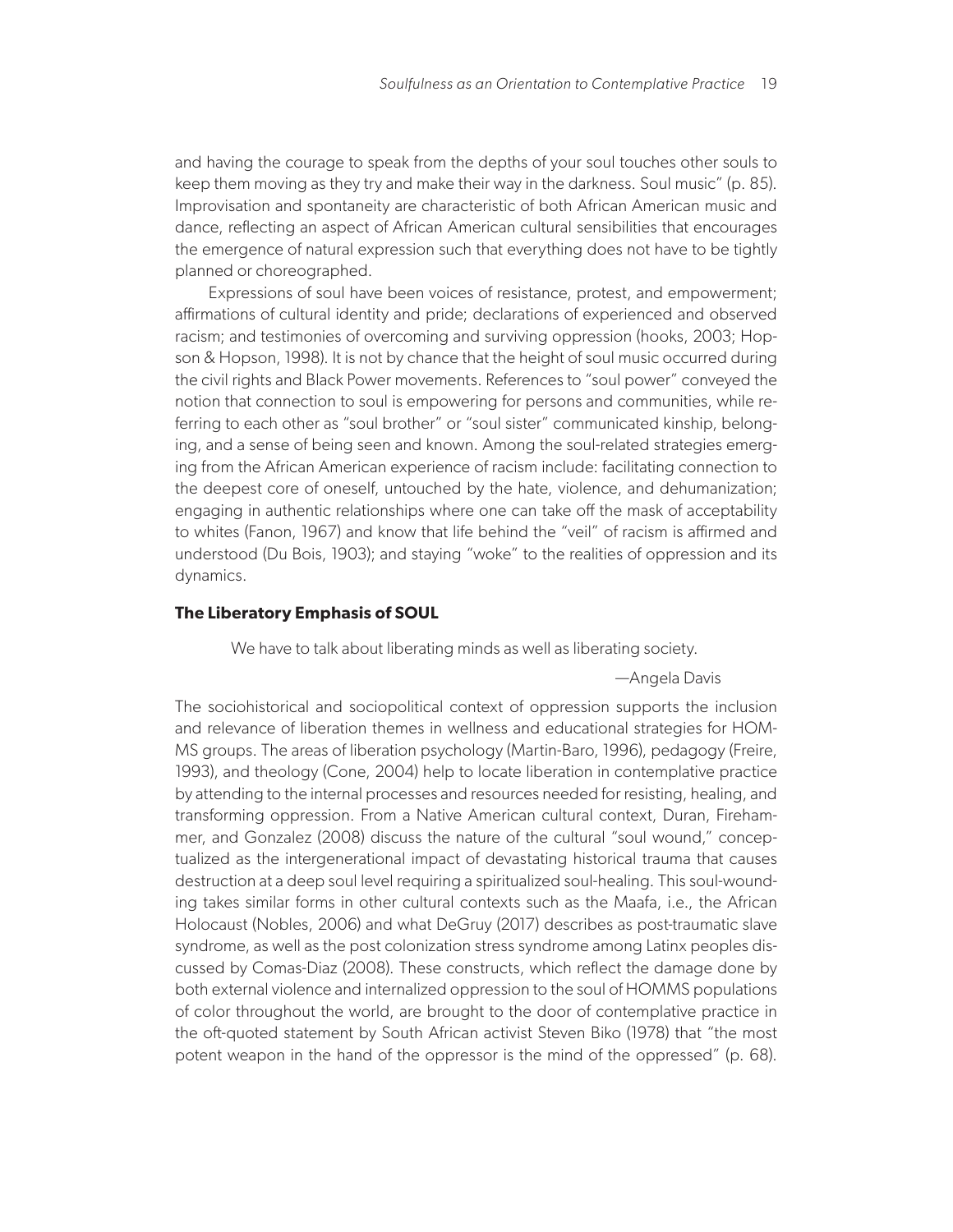The lyrics in Bob Marley's "Redemption Song," "emancipate yourselves from mental slavery, none but ourselves can free our minds," further emphasizes the potential place of contemplative practice in liberation efforts. According to Rainey (2015), the contemplative practice of meditation "is like an Underground Railroad, it can provide us with a way out of another kind of slavery—an enslaved mind" (p. 31). Thus, central to the work of liberation is the task of decolonizing the mind (Fanon, 1967; Waziyatawin & Yellow Bird, 2012), and contemplative practices have an important role to play in this regard (King, 2018; Kyodo Williams, Owens, & Syedallah, 2016). An African proverb states that "when lions become historians, hunters will cease to be heroes." In contexts of oppression, power dynamics operate to maintain the status quo, such that voices and stories of HOMMS communities are often marginalized, silenced, distorted, or told through the lens of dominance by someone from the dominant group. Contemplative practices can facilitate making contact with our suppressed or silenced internal voices, thus becoming our own historians personally and collectively.

The term "consciousness" is used in the context of oppression and liberation studies in different ways than those typically discussed in contemplative studies. In his groundbreaking *Souls of Black Folks*, W. E. B. Du Bois (1903) introduced the concept of "double consciousness" to identify the "peculiar sensation" of the coexisting and often conflicting identities of being both Black and American as "this sense of always looking at one's self through the eyes of others, of measuring one's soul by the tape of a world that looks on in amused contempt and pity" (p. 4). Franz Fanon (1967) explored this dynamic in the larger context of colonialism and the psychological dilemmas of persons of African descent. In liberation psychology, *critical consciousness* (a translation of Freire's term *conscientização*) refers to critical awareness of one's social reality through reflection and dialogue, including awareness of oppression, sociopolitical dynamics, power asymmetries, and their personal and collective effects (Montero, 2009; Watts, Diemer, & Voight, 2011). The contemporary terminology around "wokeness" (being and staying "woke") is similarly about cultivating a level of awareness of oppression in one's surroundings. Contemplative practices involving critical-consciousness methods also emphasize expanded awareness, connection to lived experience, and dialogic methods (Freire, 1993; Montero, 2009). Roderick J. Watts's Young Warriors program, to name one example, utilized contemplative processes through engaging young men of color in groups to explore their thoughts, feelings, and meanings in the context of rap music and observing their neighborhood environment (Watts, Griffith, & Abdul-Adil, 1999). Anzaldua (2002) focused on the inner-outer awareness dialectic in her 7-stage path of *conocimiento*, which involves moving from a sense of fragmentation to a flexible connectedness that enables personal and collective transformation through linking personal struggles with the struggles of others. The contemplative aspects of *conocimiento* are primary in her description of it as an opening of the senses and multileveled attention. She suggests that "breaking out of your mental and emotional prison and deepening the range of perception enables you to link inner reflection and vision—the mental, emotional, instinctive, imaginal, spiritual, and subtle bodily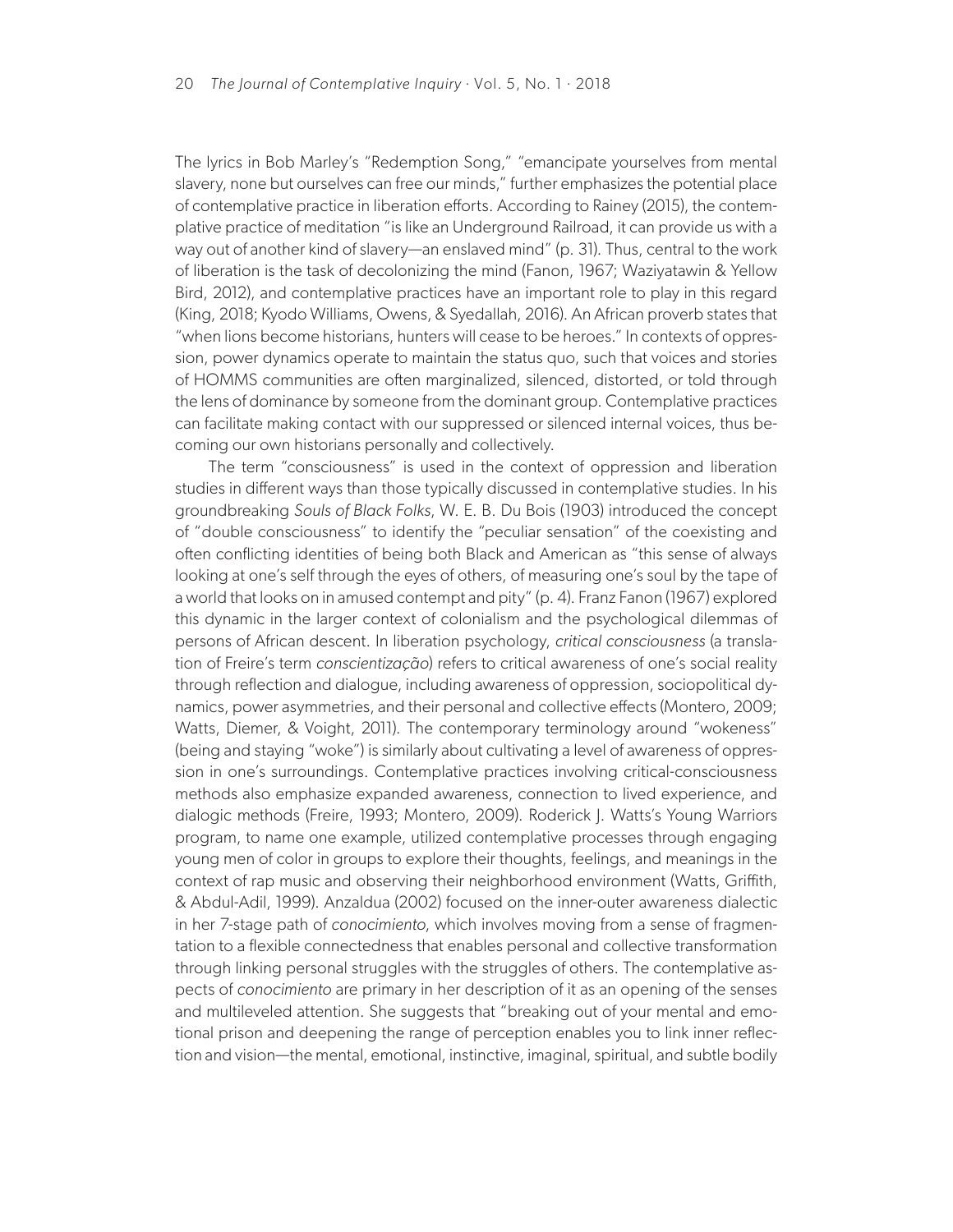awareness—with social, political action and lived experiences" (p. 542). More recently, Comas-Diaz (2008) has introduced *Spirita*, a psycho-spiritual process centering the subjective experience of women of color to overcome "their oppressed mentality, and achieve a critical knowledge of themselves" (p. 13). These efforts to utilize contemplative processes to facilitate critical consciousness bring the intentional and contextual aspects of meditation and contemplative practices to the forefront in order to increase relevance and sustain motivation for HOMMS groups. All of these practices can be understood as efforts to save and heal our souls.

Engagement in culturally rooted contemplative practices has been part of surviving and thriving for African Americans and other HOMMS groups for centuries. However, given the widespread cultural alienation and disconnectedness of the 21st century, it is worthwhile to explore building upon these practices in ways informed by contemporary contemplative studies. Contemplative practices are valuable in ongoing efforts toward liberation and resistance. The seduction of society's distractions from the realities of oppression has particularly dangerous consequences, and taking the time to check in with one's experiences and perceptions—to observe and reflect—is necessary for awareness and survival. A priority of soulfulness-oriented contemplative practices is contributing to the undoing of internalized oppression (i.e., the acceptance and adoption of externally imposed, inferiority- and deviance-oriented definitions of one's identity, value, and worth). The process of disentangling dehumanizing and fragmented ideas of HOMMS groups from the truth ("soul") of persons and communities can be facilitated by contemplative practices, which provide opportunities for the affirmation of a communal and transcendent identity beyond the masks created and worn in the service of survival, coping, adaptation, and efforts to be palatable and "acceptable" to the world.

## **THE SOUL-CENTERED PRACTICE FRAMEWORK**

The SOUL-Centered Practice (SCP) framework is offered as a foundation to guide theory, research, and practice. It aims to: (a) provide a base for inclusion of the convergent and interdisciplinary themes of "soul" (aliveness, deepness, authenticity, and a healing/transformational resource), (b) center the defining cultural-contextual features of soul inspired primarily by the experiences and expressions of black persons of African descent (expressiveness, connectedness, resilience, creativity, and spirituality), and (c) incorporate themes of liberation from oppression at multiple levels of analysis (intrapersonal, interpersonal, and systemic) as reflected in the experiences of HOMMS people of color more inclusively. In addition to literature on contemplative pedagogy and meditation (e.g., Brach, 2013; Goldstein & Kornfield, 2001; Kabat-Zinn, 2012; Plante, 2010; Roth, 2014; Zajonc, 2009), the SCP framework is informed by multicultural psychologies (culture-centered, liberation, feminist), trauma-informed care, mindfulness and acceptance-based third-wave behavioral therapies, and the family of humanistic psychologies (person-centered, existential, experiential, transpersonal). Cultural neuroscience and interpersonal neurobiology (Siegel, 2016), stress science and behavioral/lifestyle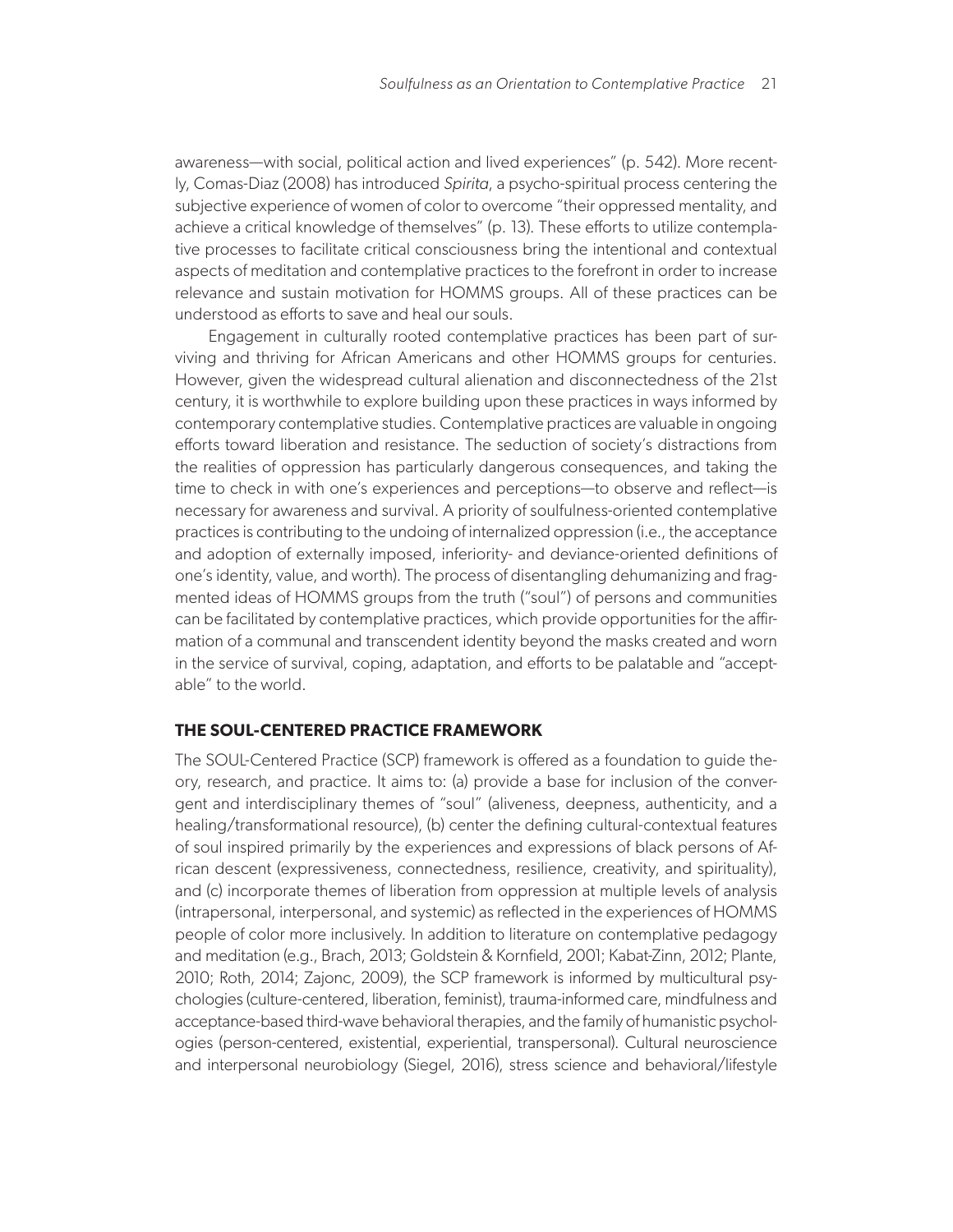medicine (Walsh, 2011), methods of critical consciousness (Montero, 2009), adult and transformative learning processes (Ashby, 2013; Dirkx, 1997), and diverse spiritual traditions (Plante, 2010), have also informed the development of SOUL-centered practices.

The SCP framework seeks to provide a structure for integrating soulfulness into contemplative work in the service of increasing cultural attunement particularly with HOMMS populations of color. The framework can be utilized to guide cultural adaptations of existing contemplative practices that have demonstrated effectiveness (e.g., mindfulness meditation, journaling), as well as a foundation for developing innovative culturally specific contemplative exercises. The specific implementation should always be "local" in that the actual delivery should be implemented with an understanding of the particular cultural and contextual dynamics. This author has begun developing and piloting a set of specific SOUL-centered interventions and practices emerging from the SCP framework. To date, these practices have been utilized in teaching and training mental health professionals, in retreats with African American adults, in community-based meditation classes, in individual consultation with individuals and groups, and as part of a resilience-focused stress management program. In the latter, the soulfulness orientation is reflected in the program's primary goal of moving "from stressed out to energized within." While most of the applications have involved culturally diverse participants, it has also been observed that the practices appear to resonate strongly with many white participants, suggesting the potential for more inclusive relevance. Infused in all practices are the guiding intentions of cultural attunement and cultural humility. Further, SCPs have a larger intent to awaken, nurture, illuminate, and activate the elements of soulfulness (i.e., embodied essence, emancipated experience, emanating expression, and enlightened engagement) in the service of healing, wellness, transformation, and liberation. After a description of core soulfulness and contemplative processes, modalities and domains of practice will be discussed, and a brief overview of some SOUL-centered practices will be presented to provide a glimpse into the range of potential applications and adaptations. Finally, special attention will be given to the developing practice of soulfulness meditation.

Table 1 presents the four primary components of the SCP framework: (a) core contemplative processes, (b) core soulfulness processes, (c) modalities of practice, and (d) application domains. The first and second columns present the core processes and activating principles (presented as cultural idioms of expression) that serve as the foundation for SOUL-centered practices. These fifteen SCP *core processes* are the fundamental qualities and mechanisms responsible for hypothesized effects and outcomes (i.e., enhanced well-being, optimal functioning, and quality of life at personal, relational, and collective levels of analysis). The *activating principles* are framed as guiding phrases that are intended to trigger an experiential connection to the core processes; these principles are used as verbal entry points to various practices and serve to introduce the core processes in a way that can feel familiar and culturally resonant. Most of the phrases can be described as expressions generated by, commonly used by, or familiar to African Americans and which typically resonate in settings where African American sensibilities are likely to be present. However, given that African American culture has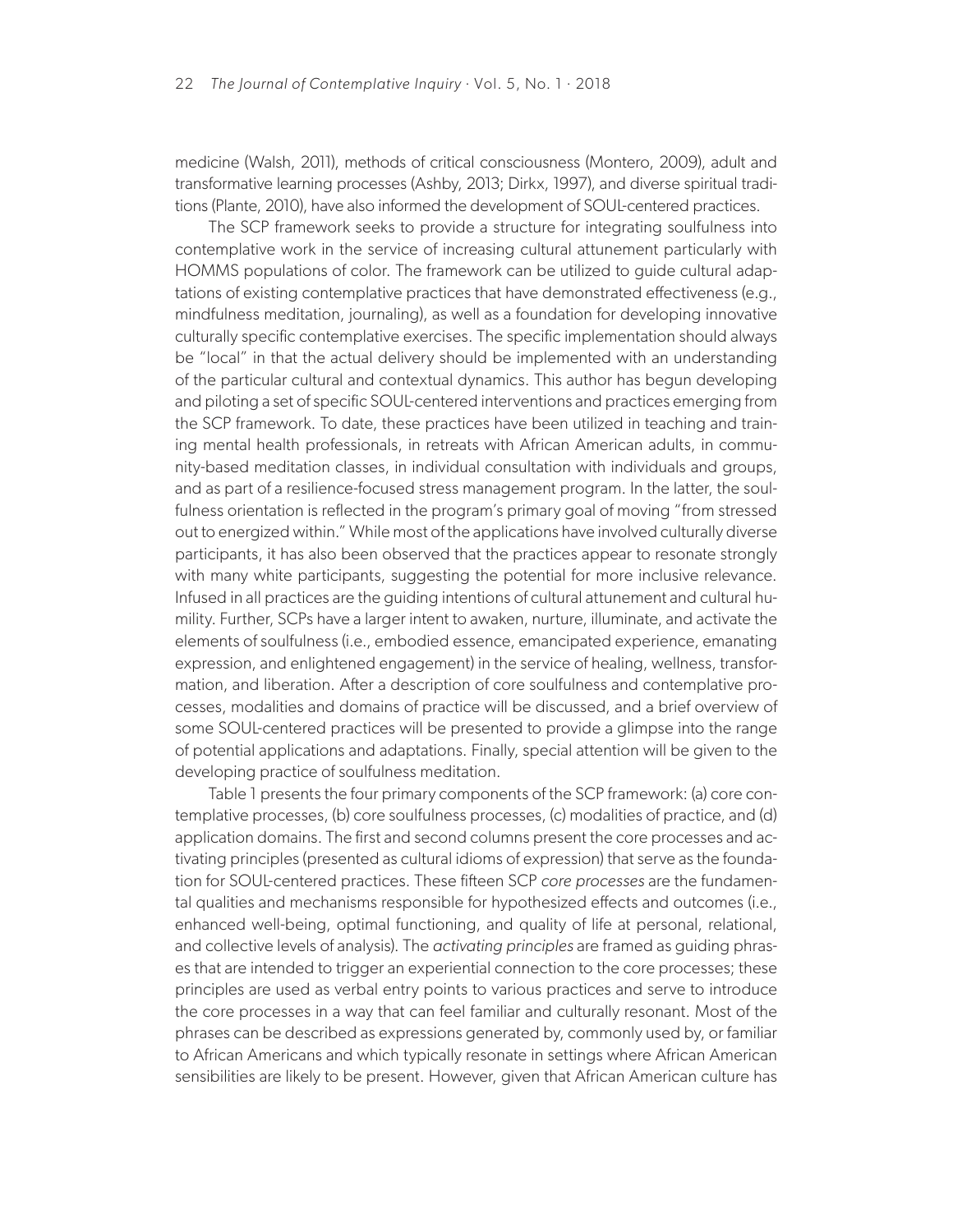a strong and influential presence in the larger US culture (with people from different racial-ethnic groups adopting its styles and expressions), it can be posited that the activating principles may resonate more broadly. It should be noted that distinctions between core contemplative and core soulfulness processes are not rigid; however, the identified soulfulness processes are more specifically reflective of and congruent with African and African American cultural features and more explicitly targeted in SCPs.

# **Core Contemplative Processes**

Table 1

Core contemplative processes and principles informed by mindfulness and other meditative strategies are presented in the first column of Table 1. *Contact* refers to being "present in the present," an experiential awareness of what is happening in the hereand-now: present-moment "be"-ing without striving to "do," acquire, or accomplish. *Connectedness* involves close witnessing of internal and external experience; it is deep listening and attunement to one's own embodied and lived experience, one's deepest and most authentic voice. *Clarity* is about the willingness to see without distortion or denial, to live wide awake and face life in all of its peaks and valleys and everything in between; it is "being woke to what is" in oneself and the world. *Commencement* is about starting anew with fresh eyes and openness to unseen possibilities ("beginner's mind"), the ability to start over in each moment, and seeing things as if for the first time;

| <b>CORE CONTEMPLATIVE</b><br><b>PROCESSES AND</b><br><b>PRINCIPLES</b> | <b>CORE SOULFULNESS</b><br><b>PROCESSES AND</b><br><b>PRINCIPLES</b> | <b>MODALITIES</b><br><b>OF PRACTICE</b> | <b>APPLICATION</b><br><b>DOMAINS OF</b><br><b>PRACTICE</b> |
|------------------------------------------------------------------------|----------------------------------------------------------------------|-----------------------------------------|------------------------------------------------------------|
| Contact<br>("Right Here, Right Now")                                   | Communion<br>("I Feel You/I See You")                                | Meditation                              | Meditative practices                                       |
| Connectedness<br>("Bearing Witness")                                   | Centering<br>("Remember Who You Are")                                | Movement                                | Wisdom-centered<br>practices                               |
| Clarity<br>("It Is What It Is")                                        | Congruence<br>("Keepin' It Real")                                    | <b>Music</b>                            | Expressive-creative<br>practices                           |
| Commencement<br>("Born Again")                                         | Calling<br>("Soul Power")                                            | Meaning                                 | Relational practices                                       |
| Calm<br>("It's All Good")                                              | Consciousness (Critical)<br>("Free Your Mind")                       | Meeting                                 | Experiential<br>practices                                  |
| Compassion<br>("The Struggle Is Real")                                 | Creativity<br>("Focus and Flow")                                     | Making                                  | Daily practices                                            |
| Change<br>("Roll with It")                                             | Courage<br>("And Still I Rise")                                      |                                         | Spirit-infused<br>practices                                |
|                                                                        | Coexistence<br>("Everything Is Everything")                          |                                         |                                                            |

# *The SOUL-Centered Practice (SCP) Framework: Processes, Principles, and Practices*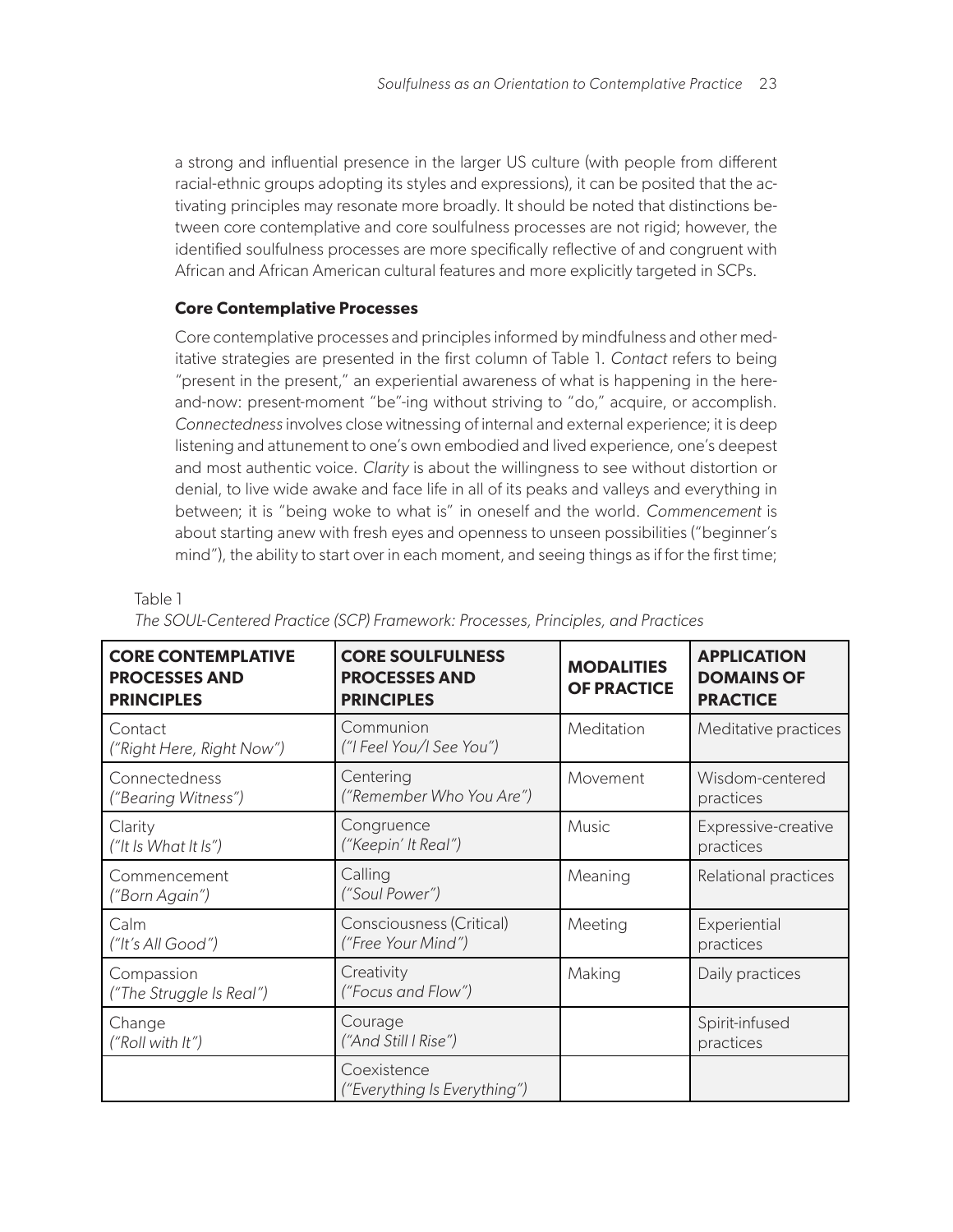it includes release and forgiveness of past transgressions. *Calm* refers to settling into an inner place of peace, stillness, serenity, and equanimity; not being at war with oneself or one's own thoughts and feelings; and finding that place of refuge from the storms of life. *Compassion* involves activating heartfelt feeling for the vulnerabilities and struggles of our shared humanity, acknowledging one's own pain and holding it with caring, feeling the energy of agape love and goodwill for the suffering and pain of others, and honoring the dignity and humanity of all people. *Change* embraces the wisdom of understanding that everything changes, evolves, transforms, shifts, ends; realizing and accepting of the inevitable ebb and flow of experience; and honoring the seasons and natural cycles of life. As a contemplative approach, SCPs must be informed by these fundamental qualities and principles.

## **Core Soulfulness Processes and Principles: The Eight Cs of Soulfulness**

The second column in Table 1 identifies the *eight Cs of soulfulness* that reflect its culturally grounded features: *communion, centeredness, congruence, calling, consciousness, creativity, courage,* and *coexistence*. These are points of emphasis that characterize and are intentionally targeted in SOUL-centered practices. This author hypothesizes that integration of these features will improve the receptivity, cultural attunement, and effectiveness of contemplative practices for African Americans and other HOMMS people-of-color groups. One or more of them should thus be explicit areas of focus in the design and implementation of soulfulness practices. Theoretically, the more features a practice involves, the more intensely it is likely to resonate with culturally diverse HOMMS groups. Table 2 describes the culturally grounded origins and practice objective of each quality. An example of a SOUL-centered practice that incorporates several of the eight Cs is the *Living Wisdom Naming Ceremony*. Drawing upon the qualities of *communion, centering, creativity, calling* and *congruence*, this communal process involves generating an original name that reflects admired qualities of one's ancestors (familial and/or cultural) followed by introducing oneself to the group using this name. African *Adinkra* symbols are frequently incorporated into an artistic process where crests or meditation stones are created for ongoing meditative practices that summon and serve as a reminder of ancestral wisdom that can ground and direct one's way of being, interactions with others, and choices in daily life.

## **Modalities and Domains of SOUL-Centered Practices and Applications**

The last two columns of Table 1 present applied aspects of the SCP framework in the form of modalities for delivery and domains of practice. A diversity of modalities are used in soulfulness practices that can be clustered into the "six Ms": *meditation, music, movement, meeting* (interpersonal interaction), *meaning* (reflective exploration of wisdom, values, purpose), and *making* (creative expression). The design of exercises can include a single modality or multiple modalities that are foundationally centered in core contemplative and soulfulness processes. Music is regularly incorporated into SOUL-centered practices due to its ability to touch the soul, provide affirmation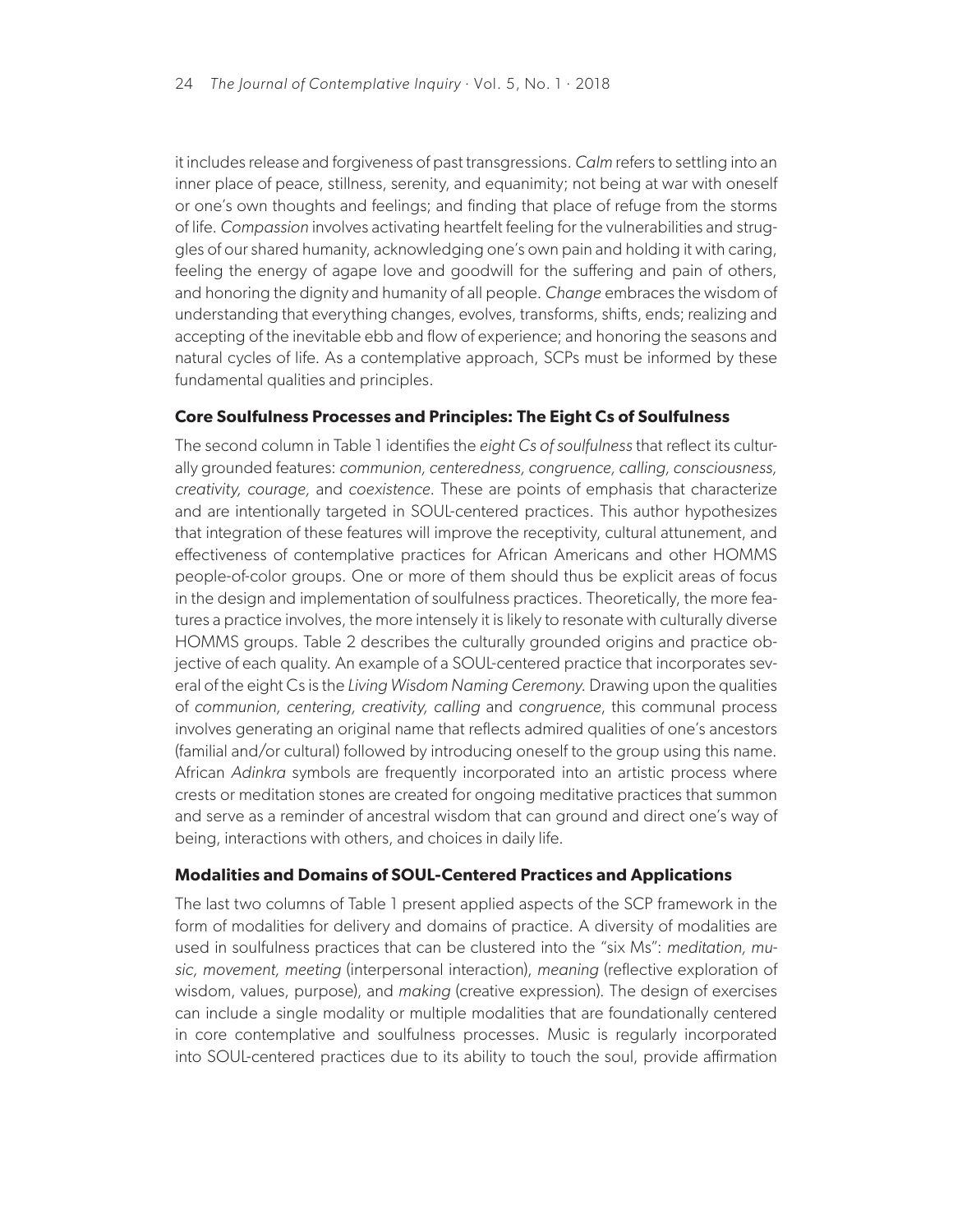| <b>Soulfulness</b><br><b>Quality</b> | <b>Culturally Grounded Foundation</b>                                                  | <b>SOUL Practice Objective</b>                                                                                                                                           |
|--------------------------------------|----------------------------------------------------------------------------------------|--------------------------------------------------------------------------------------------------------------------------------------------------------------------------|
| <b>Communion</b>                     | Interconnectedness and relationality;<br>ethos of ubuntu                               | Facilitate connection, belongingness,<br>relational resonance, and agape love                                                                                            |
| <b>Centering</b>                     | Rootedness and identity; cultural and<br>ancestral grounding                           | Facilitate groundedness, secure foundation,<br>contact with inner wisdom/truths, reconnec-<br>tion to deepest beliefs and values                                         |
| <b>Congruence</b>                    | Authenticity; alignment, harmony<br>and balance (with self, others, nature,<br>spirit) | Facilitate authentic experiencing and interac-<br>tion, speaking and living one's truth; consis-<br>tency between values and behavior ("walk<br>the talk")               |
| <b>Calling</b>                       | Spiritually-infused inspiration and<br>purpose                                         | Facilitate inspired purposefulness and mean-<br>ing; transcendent experience; passion and<br>aliveness                                                                   |
| <b>Consciousness</b><br>(Critical)   | Liberation from oppression                                                             | Facilitate emancipatory processes at multiple<br>levels of analysis (experiential, interpersonal,<br>societal)                                                           |
| <b>Courage</b>                       | Perseverance and resistance; rising<br>from adversity                                  | Facilitate empowerment and resilience; step-<br>ping out of comfort zone and living fully                                                                                |
| <b>Creativity</b>                    | Expressiveness and improvisation                                                       | Facilitate creative processes and expression                                                                                                                             |
| <b>Coexistence</b>                   | Holistic orientation; diunital logic;<br>multidimensionality of phenomena              | Facilitate wholeness, inclusion, integrative<br>processes, "both-and" consciousness; inter-<br>sectionality; dialectical awareness of co-ex-<br>isting opposing energies |

Table 2 *Culturally Grounded Qualities of SOUL: The Eight Cs of Soulfulness*

of shared experience, shift emotion and consciousness, and facilitate reconnection to cultural and universal wisdom. The seven domains that organize the design and implementation of soulfulness-oriented contemplative practices are listed in last column of Table 1 with more details and sample practices presented in Table 3. Several of the examples refer to specific soulfulness practices that are in development or being implemented in the author's current workshops, retreats, and psychologically-informed interventions. For example, the *SoulSongs* practice involves careful and intentional song selection, mindful listening, silent reflection, collective testimony, and personal exploration and discovery processes. Another example is the *Collective Wisdom Emer-*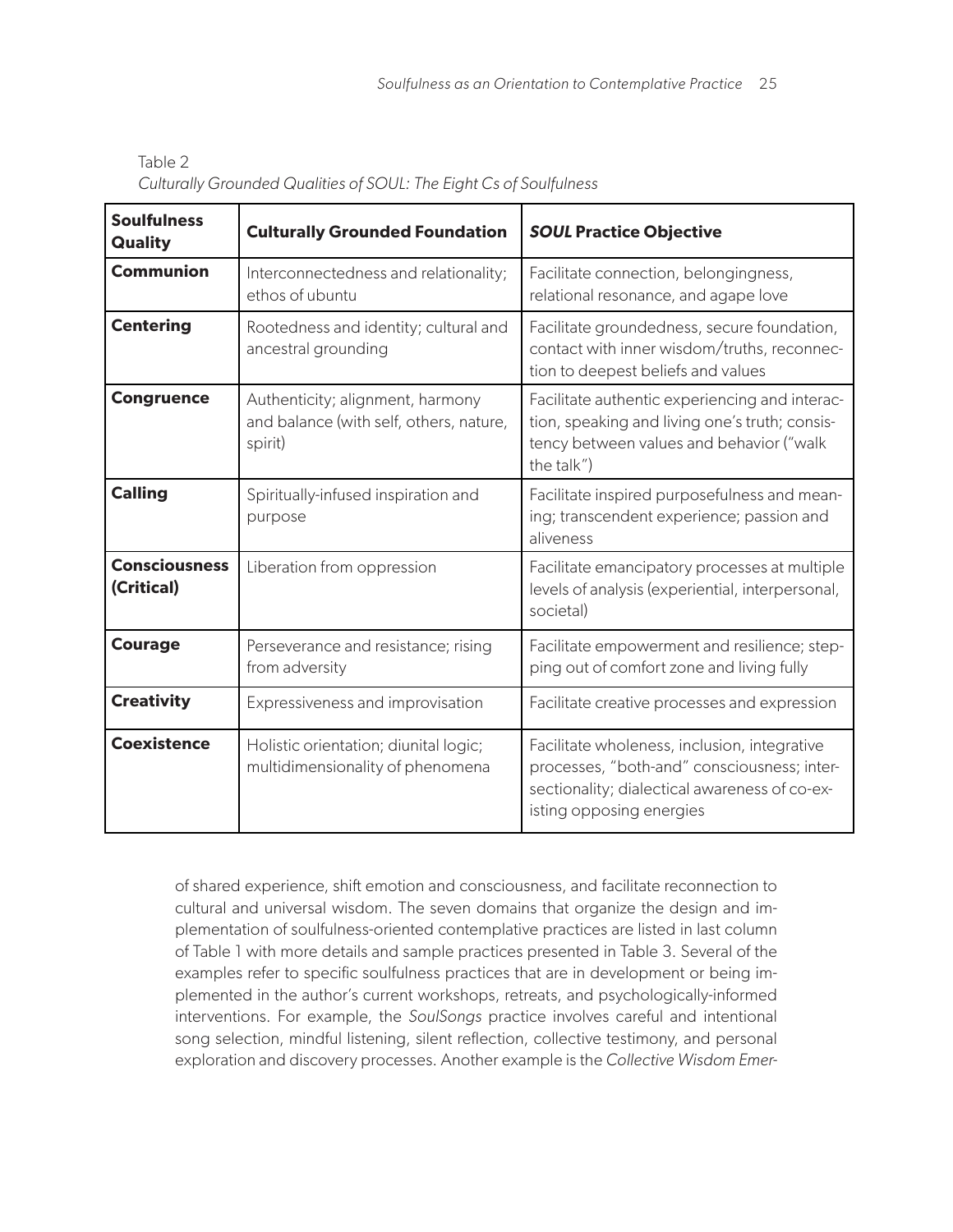| <b>SOUL-Centered</b><br><b>Practice Domain</b> | <b>Description</b>                                                                                                                                                                                                                                            | <b>Examples</b>                                                                                                 |
|------------------------------------------------|---------------------------------------------------------------------------------------------------------------------------------------------------------------------------------------------------------------------------------------------------------------|-----------------------------------------------------------------------------------------------------------------|
| Meditative<br>Soulfulness                      | Guided meditations and visualizations<br>that make "soul" contact ("SOULitations");<br>emphasis on unitive and liberatory themes;<br>use of mantras and symbols                                                                                               | Soulitude processes (e.g., Ase<br>mantra SoulWord meditation)                                                   |
| Wisdom-Centered<br>Soulfulness                 | Integration of quotes, proverbs, sayings,<br>poetry, lyrics, passages from sacred texts,<br>etc.; connection to and/or generation of<br>personal and collective wisdom                                                                                        | Collective Wisdom Emergence<br>(CWE) group exercise                                                             |
| Expressive-Creative<br>Soulfulness             | Expressions of the soul through journaling,<br>creative writing (e.g., poems, stories, lyr-<br>ics), art-making, music and singing, move-<br>ment and dance, invention and innovation                                                                         | SoulSongs meditation                                                                                            |
| Relational<br>Soulfulness                      | Deep listening and fully engaged dia-<br>logue; mutuality of being seen, heard,<br>understood, and respected; honoring<br>human dignity, affirming shared humanity<br>and experience; facilitation of belonging<br>and community                              | Soul-to-Soul Dialogue for<br>couples                                                                            |
| Experiential<br>Soulfulness                    | Experiences of feeling deeply "moved,"<br>awe, flow, etc.; visiting "soulful" places<br>(e.g., nature's beauty and miracles); wit-<br>nessing the human capacity for inspired<br>excellence                                                                   | SoulTreks (meditative outings<br>in nature or to artistic<br>performances or exhibits)                          |
| Daily Soulfulness                              | Intentional moment-to-moment awareness<br>of what touches the soul; opportunities<br>to bring daily and routine activities "alive"<br>through enhanced sensory experience;<br>infusing passion, meaning, and gratitude<br>into everyday experience and events | My Soulfulness list and log                                                                                     |
| Spirit-Infused<br>Soulfulness                  | Integration of any of the above with explicit<br>transcendent elements (e.g., ancestral<br>connection, reference to God, Spirit or<br>Higher Power; religious prayer); facilitation<br>of spiritual connection and experience                                 | "Living Wisdom" Naming<br>Ceremony (identification with<br>the spirit of ancestors, inner<br>"wisdom warriors") |

Table 3 *Description and Examples of SOUL-Centered Application Domains*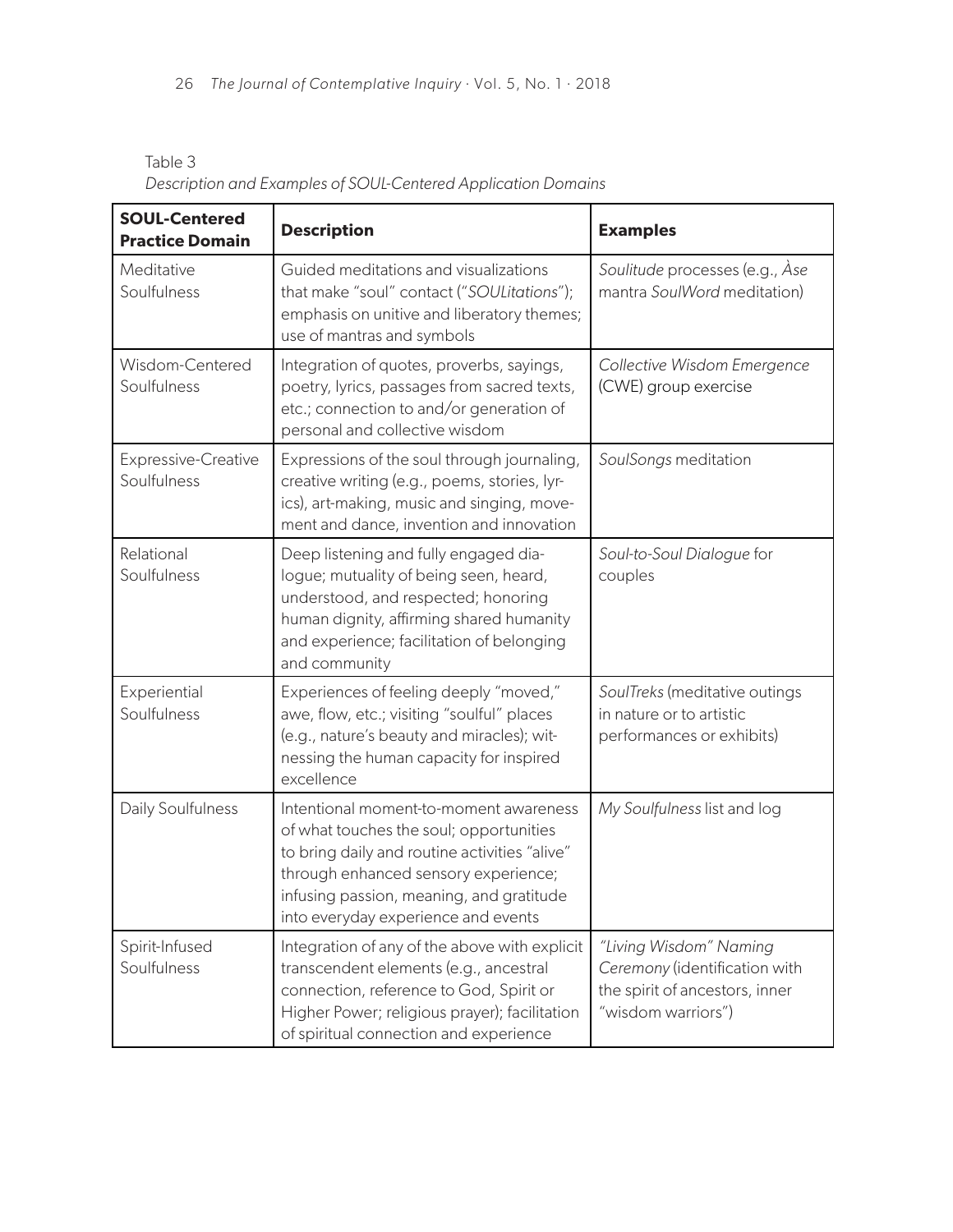*gence* (CWE; Harrell et al., 2017) group exercise that uses culturally-congruent quotes and meditative processes to stimulate connection to inner wisdom and co-construct collective wisdom relevant to selected themes such as truth, flexibility, surrender, faith, and empowerment. As mindful awareness is fundamental to SOUL-centered practice, the next section will focus on cultural considerations in mindfulness meditation with implications for implementation in diverse cultural contexts.

#### **Soulfulness Meditation (aka** *Meditation for Liberation***)**

The soul's guiding light still shines no matter the extent of our collective blindness. At any moment, at any time, we can turn toward this light to renew our spirits and restore our souls. (hooks, 2003, p. 225)

The power of turning inward and the illumination of the resources found there affirm the functions of meditation as preventive, restorative, and a methodology for opening the reservoir of soulfulness within. Soulfulness meditation is offered as a cultural adaptation of mindfulness that retains its core elements while centering the experience of soul as a vehicle for enhancing attunement with black people of African descent, culturally diverse HOMMS populations, and anyone for whom the cultural-contextual themes expressed in the *8 Cs of Soulfulness* resonate strongly. The unitive and liberatory foci of SOUL-centered practices are explicit in soulfulness meditation such it is also referred to by the author as "meditation for liberation."

While all contemplative practices are meditative in nature (i.e., they involve attention and awareness), the term *meditation* is typically used to refer to a more specific set of practices. Kabat-Zinn (2012) defines meditation as "any way in which we engage in (1) systematically regulating our attention and energy (2) thereby influencing and possibly transforming the quality of our experience (3) in the service of realizing the full range of our humanity and (4) our relationships to others and the world" (p. 1). Oman (2010) describes four features common to most forms of meditation: set-aside time for dedicated attention to the practice; integration of virtues such as compassion, gratitude, love, or wisdom; centering or stabilizing methods; and spiritually-based models, teachers, or foundational literature. Dass (1978) identified several "paths" of meditation, including mindfulness, concentration, mantra, contemplation, devotion, visualization, and movement. Four specific meditation practices have received relatively more attention in the literature: mindfulness, transcendental meditation, passage meditation, and centering/ contemplative prayer (Barrett et al., 2014; Plante, 2010; Van Dam et al., 2018). Over the past two decades, mindfulness meditation has been a focus of research and practice in contemplative studies. Mindfulness is generally defined as present moment awareness with an attitude of non-judgment toward one's internal experience (Kabat-Zinn, 2012). Three primary processes, or mechanisms of action, have been suggested: attention, awareness, and intention (Shapiro, Carlson, Astin, & Freeman, 2006). In addition to its increasing integration into the mainstream of education, health care, and even corporate contexts, mindfulness seems to be everywhere in the dominant culture's public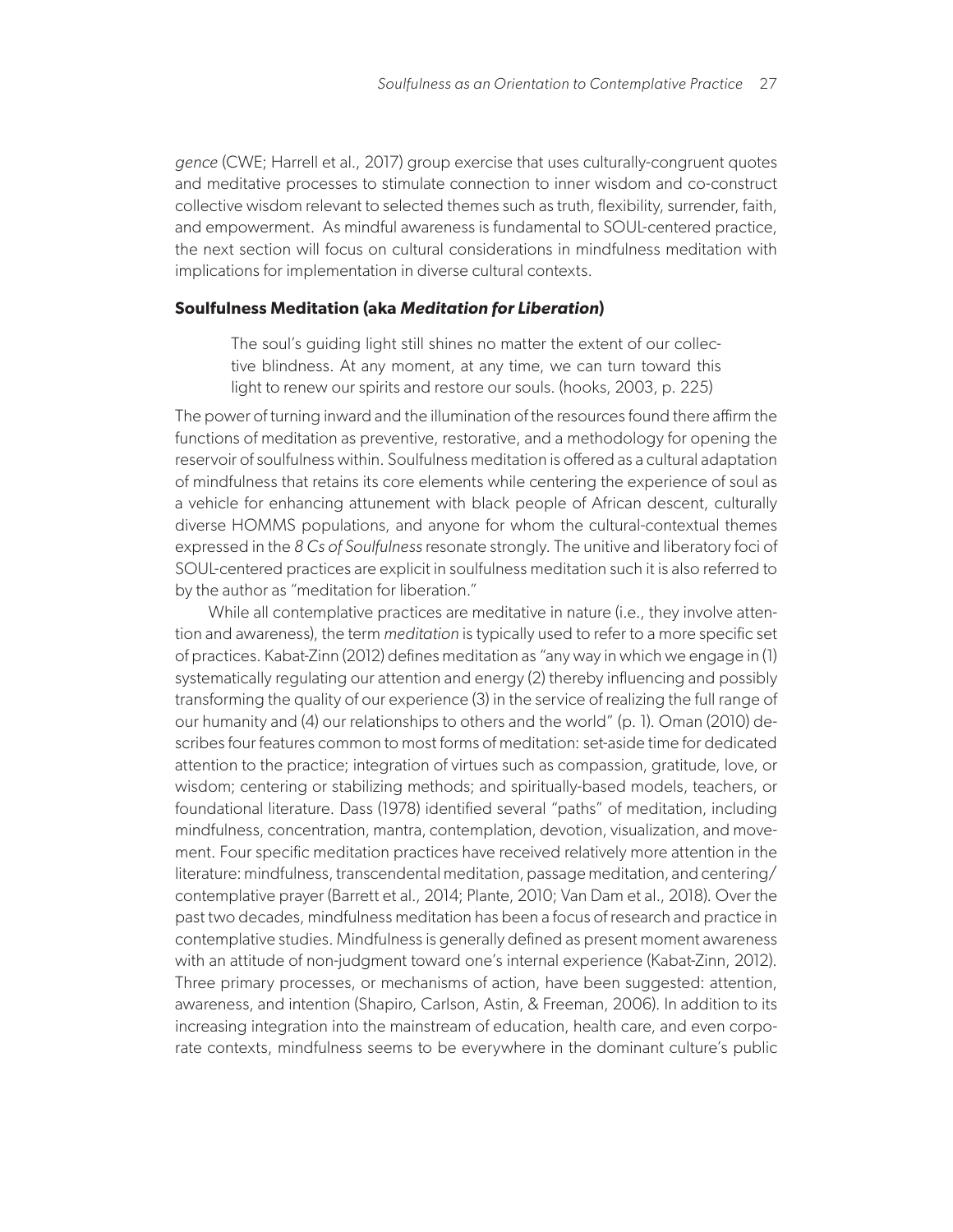space and is an example of a contemplative *process* where the *practice* increasingly reflects dominant European-descended cultural sensibilities (Purser, 2015; Wilson, 2014). It has become a billion-dollar industry (Kim, 2018) whose commercialization and "McMindfulness" aspects (pre-packaged, fast, convenient, bite-sized delivery) can undermine the depth and power of the practice (Purser & Loy, 2013).

However, despite its popularity, mindfulness has not been widely embraced outside of the community of predominantly white and middle-class consumers of personal-development services and concerns have been raised regarding its compatibility with lower-income and culturally diverse populations (DeLuca, Kelman & Waelde, 2018; Sobczak & West, 2013; Spears et al., 2017; Tenfelde, Hatchett, & Saban, 2017; Woods-Giscombé & Black, 2010). Specifically, the Westernized cultural presentation of mindfulness may resonate less with people of African, Latinx, and Indigenous/Native origins. Its perceived antithesis to Christian beliefs through its association with Buddhism (specifically the risk of worshiping a false god) can sometimes present a barrier (Tenfelde et al., 2017), although mindfulness has also been identified as a facilitator of prayer and Bible reading (Spears et al., 2017). Recent discussions of potential barriers to mindfulness practice have triggered an increase in the visibility of diversity efforts in meditation programs and practices (Tenfelde et al., 2017; Watson et al., 2016). Although efforts have been made to bring mindfulness to people-of-color communities, as well as settings such as schools, VA hospitals, sports teams, and prisons (Vallejo & Amaro, 2009), it does not always "take." Despite growing efforts to increase the inclusivity of mindfulness, it remains very "white" and characterized by expensive classes and retreats that make it inaccessible to many people of color (Magee, 2016; Yang, 2017). Some meditation settings are beginning to offer specific "people of color" workshops and retreats (Oppenheimer, 2015) and this is an important development. However, it is necessary that these efforts not only attend to issues of representation (i.e., "colored bodies" in the room) but also explore how the practices can be delivered in ways that are experienced as culturally syntonic.

There are multiple cultural considerations with respect to the presentation and teaching of mindfulness practices. A white, European-descended racial-cultural lens has strongly influenced how mindfulness is taught in secularized contexts such as the United States, Europe, and Australia. This cultural sensibility informs the delivery of practices that are often believed to be colorblind with a co-existing lack awareness of their own embedded cultural expressions (Magee, 2016). The language, pacing, stories and jokes shared, metaphors or wisdom quotes used, selection of particular aspects of mindfulness to emphasize, and overall "vibe" may not resonate universally nor consistently be experienced as positive. Teachings delivered in a measured, whispered, monotonic voice can be experienced as unfamiliar, "weird," or inconsistent with cultural values of authentic expressiveness, and can be perceived as overcontrolled, detached, and impersonal. This delivery can also be experienced as oppressive, with an implicit message that intense reactions and emotions should be suppressed as they may be abnormal or unwelcome (Yang, 2017). In addition, some meditation classes in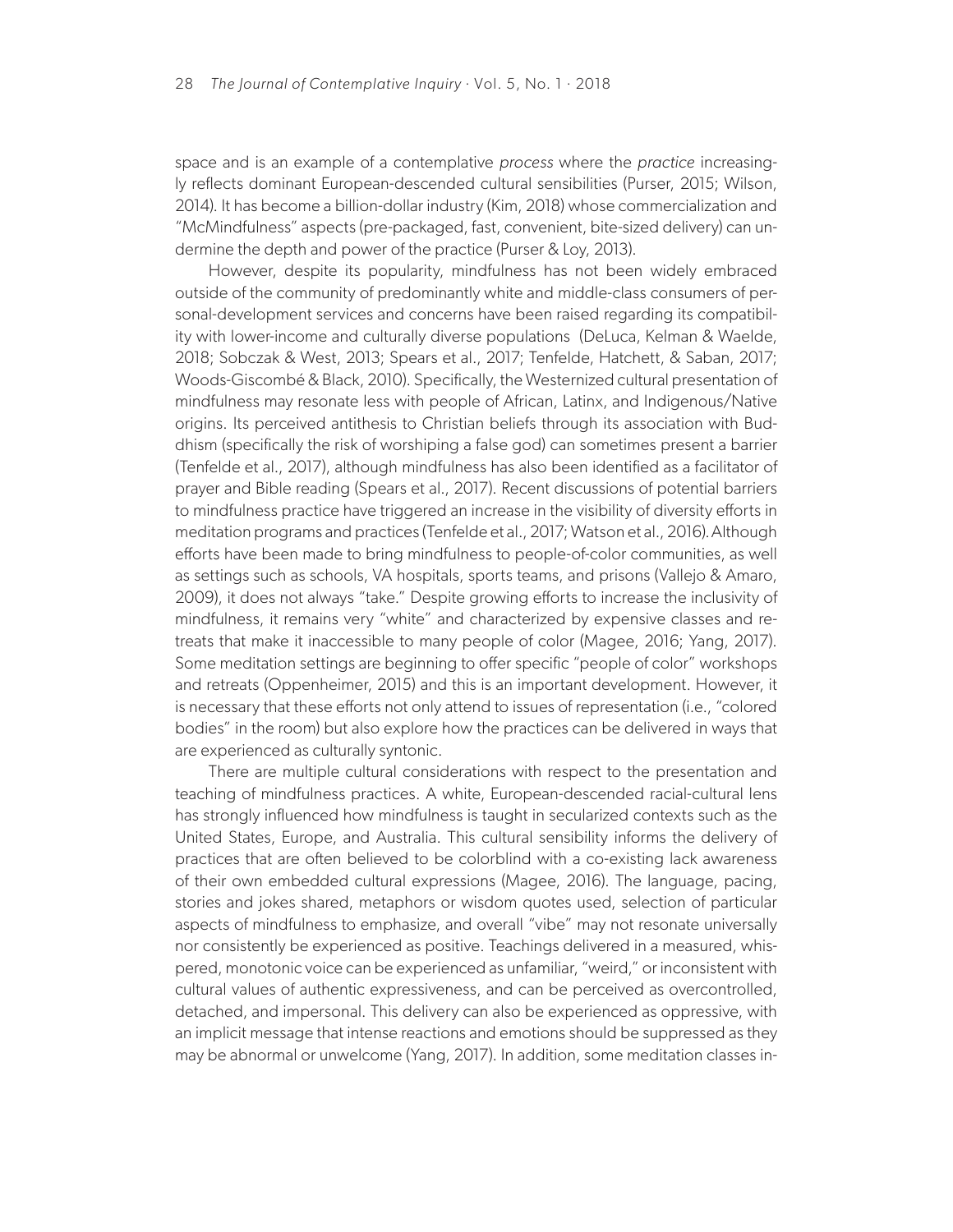clude overly "intimate" exercises that require sustained eye contact or physical touching, which may violate cultural norms or be oblivious to historical dynamics of intergroup relations or boundaries related to touch or personal space.

Another area of potentially incongruent practice is lovingkindness meditation, which (from a liberatory practice perspective) can unintentionally collude with the maintenance of a status quo that renders the lived experience of HOMMS group members invisible. Its delivery can emphasize "feel-good" benefits to the meditator who receives internal affirmation of their need to experience themselves as compassionate. However, these benefits frequently occur in a vacuum without feedback from or accountability to "the other" to whom they are sending lovingkindness. As such, real-world intercultural interactions may continue to be microaggressive, with defensiveness displayed when the self-perception of being a kind and loving person is threatened by actual interpersonal feedback. Unfortunately, this feedback may not be directly provided as HOMMS group members may feel pressured to keep any feelings of interpersonal discomfort to themselves so as not to offend others. Finally, marketing materials portraying images of young, thin, healthy, seemingly middle/upper-class, "blissed-out" white people can convey very individualistic and decontextualized messages appealing primarily to values of personal advancement, success, and happiness (Pickert, 2014; Wilson, 2014). These images bear little resemblance to the daily lived experience of many HOMMS people of color and can be perceived as irrelevant and unconcerned with their circumstances. While larger-bodied people of color seem to be appearing more frequently in the mindfulness media, these can be tokenized and objectified within a broader cultural norm and messaging that remains largely unchanged.

A number of recent meta-analyses have found that psychological interventions adapted for culture are more effective than, or as effective as, generic interventions (Hall et al., 2016; Peterson, Villarreal, & Castro, 2016). As such, a growing number of cultural adaptations and culturally specific interventions involving mindfulness and other contemplative practices have been described in the mindfulness-based interventions literature. Several studies have found positive effects and document the participation of HOMMS communities in mindfulness and other contemplative practices (Spears et al., 2017; Toomey & Anhalt, 2016; Watson et al., 2016; Woods-Giscombé & Gaylord, 2014). There are increasing examples of cultural adaptations to mindfulness, meditation, and yoga that draw upon cultural values and practices (Alston, 2012; Amaro, Spear, Vallejo, Conron, & Black, 2014; Ashby, 1997; Himelstein, Saul, Garcia-Romeu, & Pinedo, 2014; Le & Gobert, 2015; Magee, 2016; Woods-Giscombé & Black, 2010). A particularly creative example is Rainey (2015), who uses slave narratives and African American cultural content to emphasize themes of liberation in her presentation of mindfulness meditation as a process of moving from slavery to freedom along different stops on the Underground Railroad. Most recently, Angela Rose Black has developed the organization Mindfulness for the People to respond to the overwhelming "whiteness" of the mindfulness community and provide "oppression sensitive mindfulness training" [\(https://mindfulnessforthepeople.org](https://mindfulnessforthepeople.org)).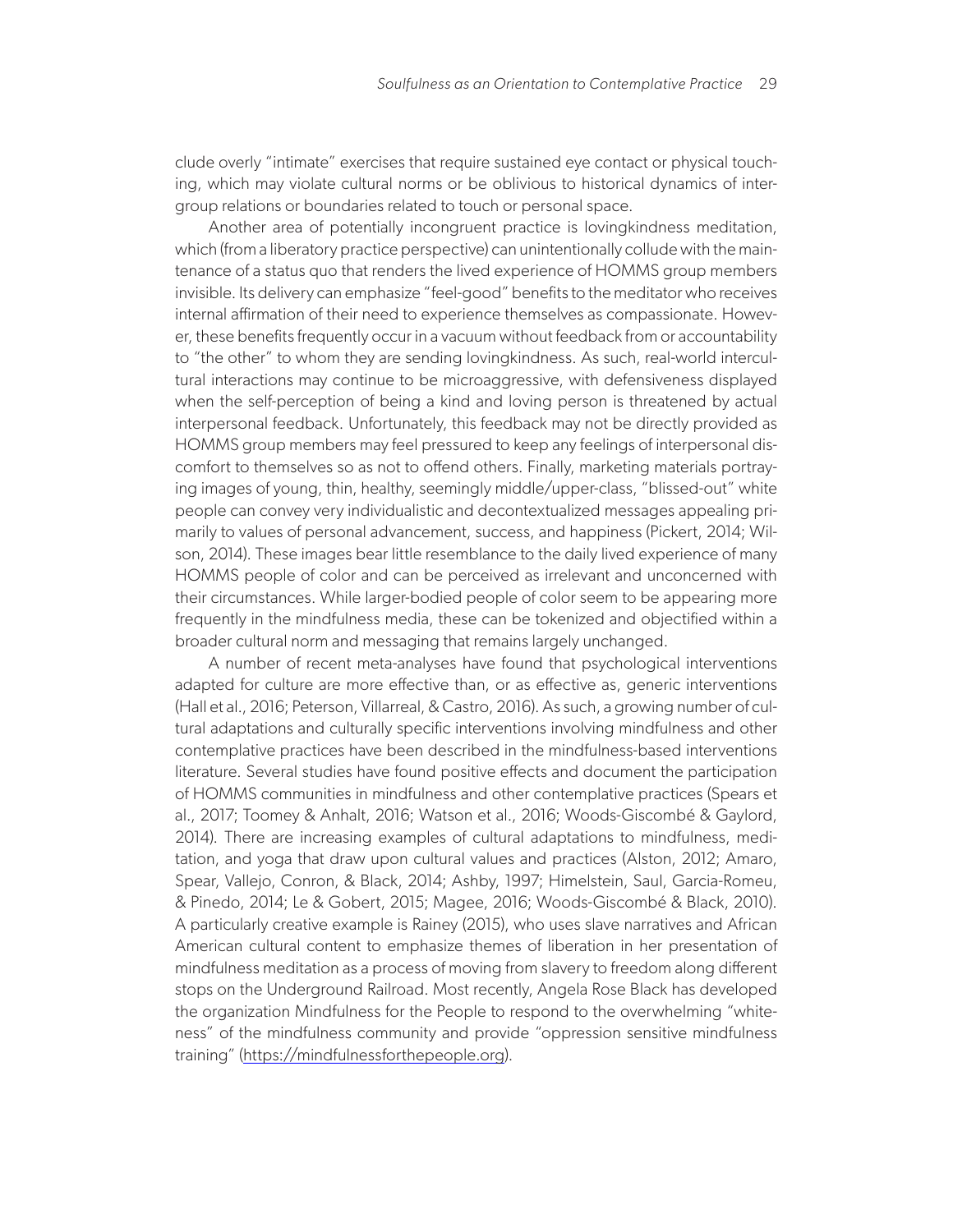Comprehensive approaches to mindfulness teachings commonly include attention to the body as the primary site of experiential present-moment grounding, and to the heart through the infusion of practices with messages of compassion and love. The importance of experiencing both "bodyfulness" (Caldwell, 2014; Schmalzl, Crane-Godreau, & Payne, 2014) and "heartfulness" (Kabat-Zinn, 2012; Murphy-Shigematsu, 2018) is reflected in the standard set of guided mindfulness practices that typically includes the body scan and lovingkindness meditations. However, "soul" is rarely an explicit focus of these standard practices, which may be related to the secularizing of mindfulness practices such that content associated with spiritual or religious aspects is removed or reframed. It is suggested by this author that the inclusion of soul as a point of entry into broader mindfulness practice deserves to be named more explicitly.

Four entry points—mind, heart, body, and soul—can be conceptualized as different "doors" into the house of mindful awareness and experienced as more or less welcoming in diverse cultural contexts (see Table 4). Enhanced cultural attunement can be facilitated by thoughtful consideration of which door to open first and the manner in which the invitation to enter is extended. Use of music and movement involves both body and soul, and can serve as an invitation to communal connection and a sense of "home" through the selection of culturally resonant pieces (e.g., African drums, Native American flute, Spanish guitar, familiar soul or gospel songs). For HOMMS group members in some contexts, the first door to open may be one of awareness of intersectional social location, sociopolitical dynamics, and sociocultural lived experience. Entering

| <b>Dimension</b><br>("Door") | <b>Processes Emphasized</b>                                                                                                            | <b>Sample Mindful Awareness</b><br><b>Practice</b>    |
|------------------------------|----------------------------------------------------------------------------------------------------------------------------------------|-------------------------------------------------------|
| Body                         | <b>Breath</b><br>Sensory Experience<br>Interoceptive Awareness<br>Movement                                                             | <b>Body Scan Guided Meditation</b>                    |
| Mind                         | Attention<br>Metacognitive Awareness<br>Self-Regulation<br>Decentering                                                                 | Noticing the activity of the mind<br>without judgment |
| Heart                        | Lovingkindness<br>Compassion<br>Gentleness<br>Social Responsibility                                                                    | Lovingkindness Guided<br>Meditation                   |
| Soul                         | Inner Aliveness/Resonance (being "moved")<br>Authenticity/Truth/Wisdom<br>Spiritual (Inter)connectedness<br>Liberation from Oppression | Music, Art, Poetry, or Sacred<br>Passage Meditation   |

## Table 4

*The Four Doors into the House of Mindful Awareness*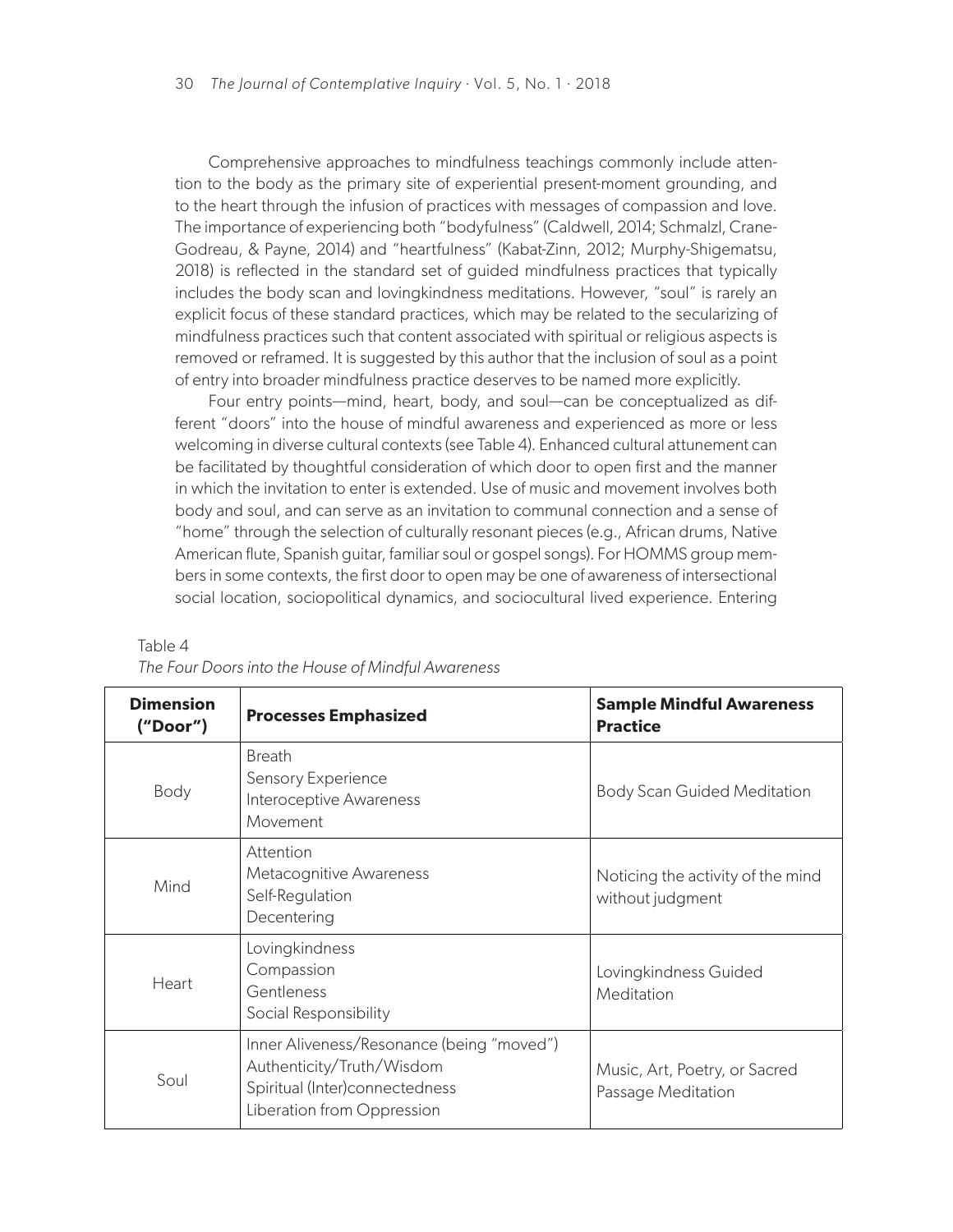here is an acknowledgement of "soul wounds" and communicates that this part of lived experience need not be silenced. Use of passages from culturally relevant literature, spoken-word poetry, socially conscious music, or other familiar media that resonate with lived experience are helpful strategies. Ice Cube's lyrics, "check yo self before you wreck yo self," are sometimes evoked by this author to emphasize the preventive importance of looking honestly at the activity of one's inner world to avoid potentially toxic internal processes or damaging external choices and behaviors. More broadly, this author will sometimes introduce meditation as a way to "get your mind right," a phrase that can be relatable in African American contexts. This phrase prompts awareness to not "believe the hype"; it encourages disentangling oneself from problematic or destructive messages and return to deeply-held beliefs and values. Once there is a culturally syntonic welcoming into the larger house of mindful awareness, there is often a greater openness to unfamiliar mindful awareness processes that can be more meaningfully contextualized. Cultural attunement requires that mindfulness be communicated and practiced in ways that are in sync with the rhythms of how people experience and understand their own lives.

SOUL-centered meditative practices focus on cultivating the capacity to make "soul" contact, and mindful awareness facilitates this contact through learning to be more experientially present. It is important to emphasize that a soulfulness approach to meditation is not about reinventing the wheel. The wheel works! Centuries of wisdom from diverse cultural-spiritual traditions and contemporary science converge in support of the effectiveness of meditation for health, well-being, and optimal functioning. However, the mindful awareness "wheel" may need to be driven in different ways by different drivers, or placed on different vehicles that take different routes in order to traverse a wider terrain. It is not one-size-fits-all; no single wheel design is optimal for all vehicles. But a wheel *is* a wheel and it must have basic properties in order to work. The fundamentals that make the mindful awareness wheel "roll" are central to soulfulness, such that foundational mindful awareness processes are taught as part of all SOUL-centered practices. One of the sayings in soulfulness-oriented meditation practice is "The KEY is to BE and to SEE so that WE can all be FREE." The saying captures the mindfulness elements of both presence (*be*) and awareness (*see*), as well as the central soulfulness elements of connectedness (*we*) and liberation (*free*). As Anzaldua (2002) contends, "the struggle has always been inner, and is played out in outer terrains. Awareness of our situation must come before inner changes, which in turn come before changes in society" (p. 575).

# **FUTURE DIRECTIONS AND DEVELOPMENT**

This author is committed to the continuing development and evaluation of the conceptual foundations and applications of a soulfulness orientation to contemplative practice. Action research, with its iterative cycles of exploration, reflection, planning, and action to inform change processes, as well as its explicitly participatory and critical perspective, is a congruent strategy for contemplative inquiry (Brydon-Miller, Green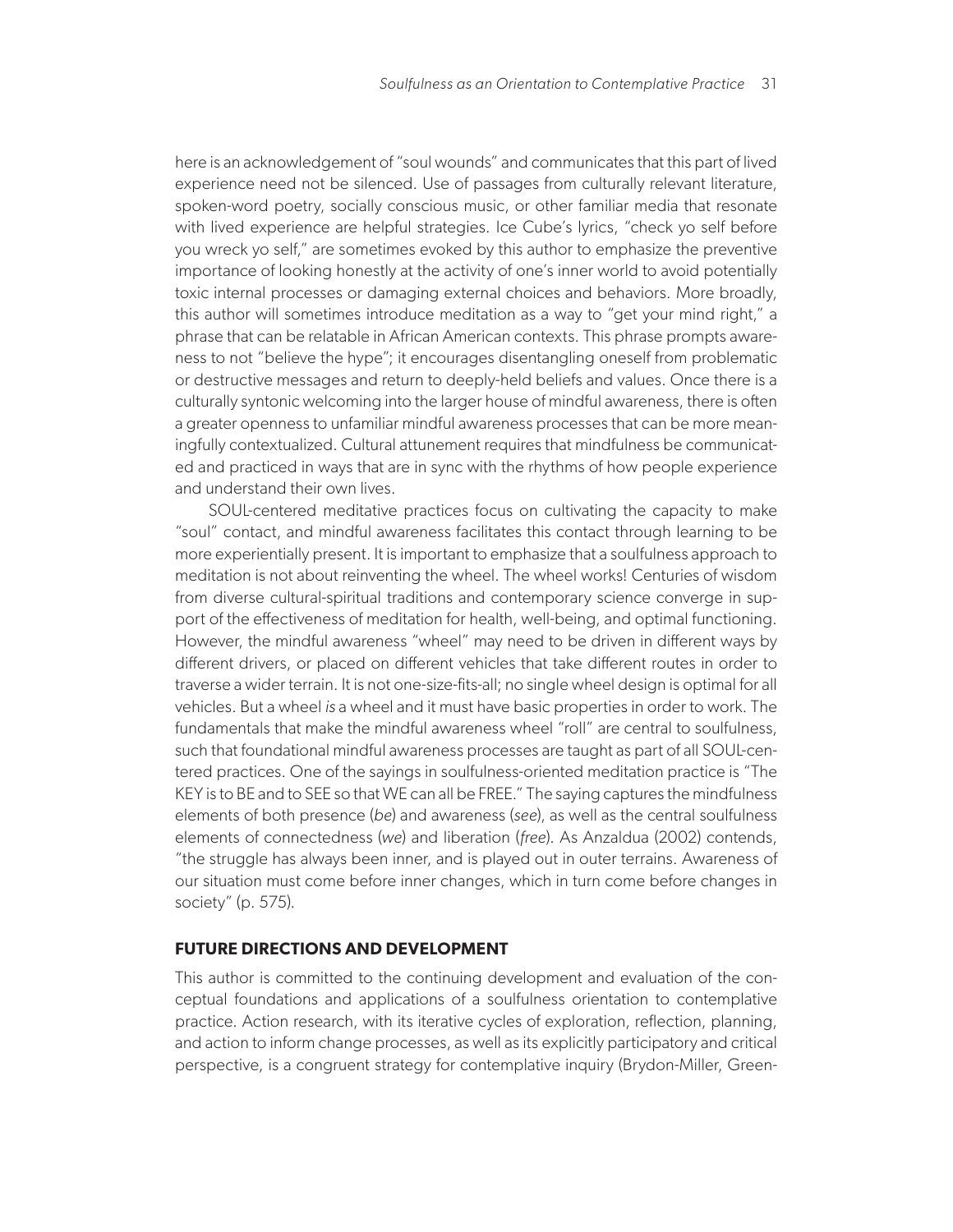wood, & Maguire, 2003). Early stages of research will draw upon action research strategies (e.g., facilitating reflective group discussion of experiences with SCPs) to enhance, refine, and optimize concepts and applications. It will also be important to evaluate the extent to which the SOUL-Centered Practice framework core processes, modalities, and domains are reflected in implementation to ensure consistency between theory and practice as well as fidelity to the framework. Utilization of the SCP framework to provide criteria for evaluating specific practices is an important starting point for exploring questions of basic validity regarding whether practices are being delivered as intended. More systematic testing of effectiveness through experimental methods will be incorporated as SCP methods are refined. Since applications are still in development, there is no systematic quantitative data; however, written evaluations, post-program ratings, and anecdotal evidence suggest that the practices are resonant, impactful, and experienced positively. The vision for soulfulness includes not only more culturally attuned applications of meditation and other contemplative practices, but also the potential contribution of SOUL-centered practices to the elevation of our collective well-being as an interconnected human community in the context of ongoing struggles for liberation and social justice.

## **REFERENCES**

- Alston, R. (2012). *The art of feeling good: The power of Àse Yoga.* Bloomington, IN: iUniverse.
- Amaro, H., Spear, S., Vallejo, Z., Conron, K., & Black, D. S. (2014). Feasibility, acceptability, diverse, low-income women in substance use disorder treatment. *Substance Use & Misuse, 49*(5), 547-559. [https://doi.org/10.3109/10826084.201](https://doi.org/10.3109/10826084.2013.852587) [3.852587](https://doi.org/10.3109/10826084.2013.852587)
- Ames, D. L., & Fiske, S. T. (2010). Cultural neuroscience. *Asian Journal of Social Psychology, 13*, 72-82. <https://doi.org/10.1111/j.1467-839X.2010.01301.x>
- Anzaldua, G. (1987). *Borderlands/la frontera: The new mestiza*. San Francisco, CA: Aunt Lute Books.
- Anzaldua, G. (2002). Now let us shift…the path of conocimiento...inner work, public acts. In G. Anzaldua & A. L. Keating (Eds.), *This bridge we call home: Radical visions for transformation* (pp. 540-578). New York, NY: Routledge.
- Ashby, M. (1997). *Meditation: The ancient Egyptian path of enlightenment.* Miami, FL: Cruzian Mystic.
- Ashby, S. F. (2013). Soul work: Call, movement, and response. *Journal of Transformative Education, 11*(1), 26-44. <https://doi.org/10.1177/1541344613485288>
- Banfield, W. C. (2015). *Ethnomusicologizing: Essays on music in the new paradigms*. Lanham, MD: Rowman & Littlefield.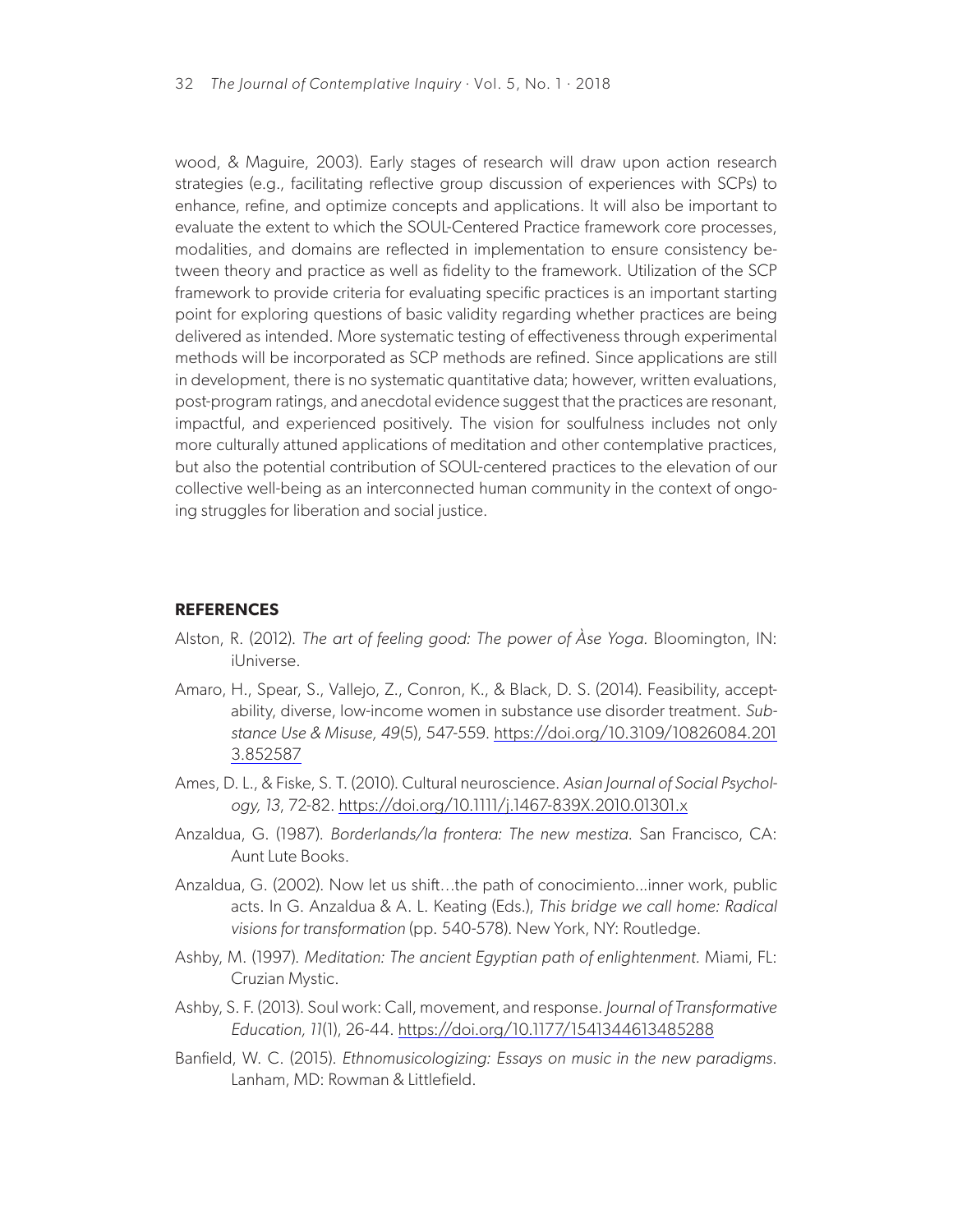- Barrett, L. F., Mesquita, B., & Smith, E. R. (2010). The context principle. In B. Mesquita, L. F. Barrett, & E. R. Smith (Eds.), *The mind in context* (pp. 1-22). New York, NY: Guilford Press.
- Beausoleil, E., & LeBaron, M. (2013). What moves us: Dance and neuroscience implications for conflict approaches. *Conflict Resolution Quarterly, 31*(3), 331-354. <https://doi.org/10.1002/crq.21086>
- Biko, S. (1978). *I write what I like: Selected writings*. Chicago, IL: University of Chicago.
- Brach, T. (2013). *True refuge: Finding peace and freedom in your own awakened heart.* New York, NY: Random House.
- Brave Heart, M. H., & DeBruyn, L. M. (1998). The American Indian holocaust: Healing historical unresolved grief. *American Indian and Alaska Native Mental Health Research, 8*, 60-82. <https://doi.org/10.5820/aian.0802.1998.60>
- Brydon-Miller, M., Greenwood, D., & Maguire, P. (2003). Why action research? *Action Research, 1*(1), 9-28. <https://doi.org/10.1177/14767503030011002>
- Burnim, M. V., & Maultsby, P. K. (2006). *African American music: An introduction.* New York, NY: Routledge.
- Caldwell, C. (2014). Mindfulness & bodyfulness: A new paradigm. *Journal of Contemplative Inquiry, 1*, 69-88.
- Comas-Diaz, L. (2008). Spirita: Reclaiming womanist sacredness into feminism. *Psychology of Women Quarterly, 32*(1), 13-21. [https://doi.org/10.1111/j.1471-](https://doi.org/10.1111/j.1471-6402.2007.00403.x) [6402.2007.00403.x](https://doi.org/10.1111/j.1471-6402.2007.00403.x)
- Cone, J. (2004). Theology's great sin: Silence in the face of white supremacy. *Black Theology, 2*(2), 139-152. <https://doi.org/10.1558/blth.2.2.139.36027>
- Cousineau, P. (1994). *Soul, an archaeology: Readings from Socrates to Ray Charles.* San Francisco, CA: HarperCollins.
- Crazy Bull, C. (2013). Healing ourselves: Culture and behavioral health at tribal colleges and universities. *Tribal College Journal of American Indian Higher Education, 25*(2).
- Dass, R. (1978). *Journey of awakening: A meditator's guidebook.* New York, NY: Bantam.
- DeGruy, J. (2017). *Post traumatic slave syndrome: America's legacy of enduring injury and healing* (Rev. ed.). Portland, OR: Joy DeGruy Publications.
- Dein, S., Cook, C. C. H., & Koenig, H. (2012). Religion, spirituality, and mental health: Current controversies and future directions. *Journal of Nervous and Mental Disease, 200*(10), 852-855.<https://doi.org/10.1097/NMD.0b013e31826b6dle>
- DeLuca, S. M., Kelman, A. R., & Waelde, L. C. (2018). A systematic review of ethnoracial representation and cultural adaptation of mindfulness-and meditation-based interventions. *Psychological Studies, 63*(3), 1-13. [https://doi.org/10.1007/](https://doi.org/10.1007/s12646-018-0452-z) [s12646-018-0452-z](https://doi.org/10.1007/s12646-018-0452-z)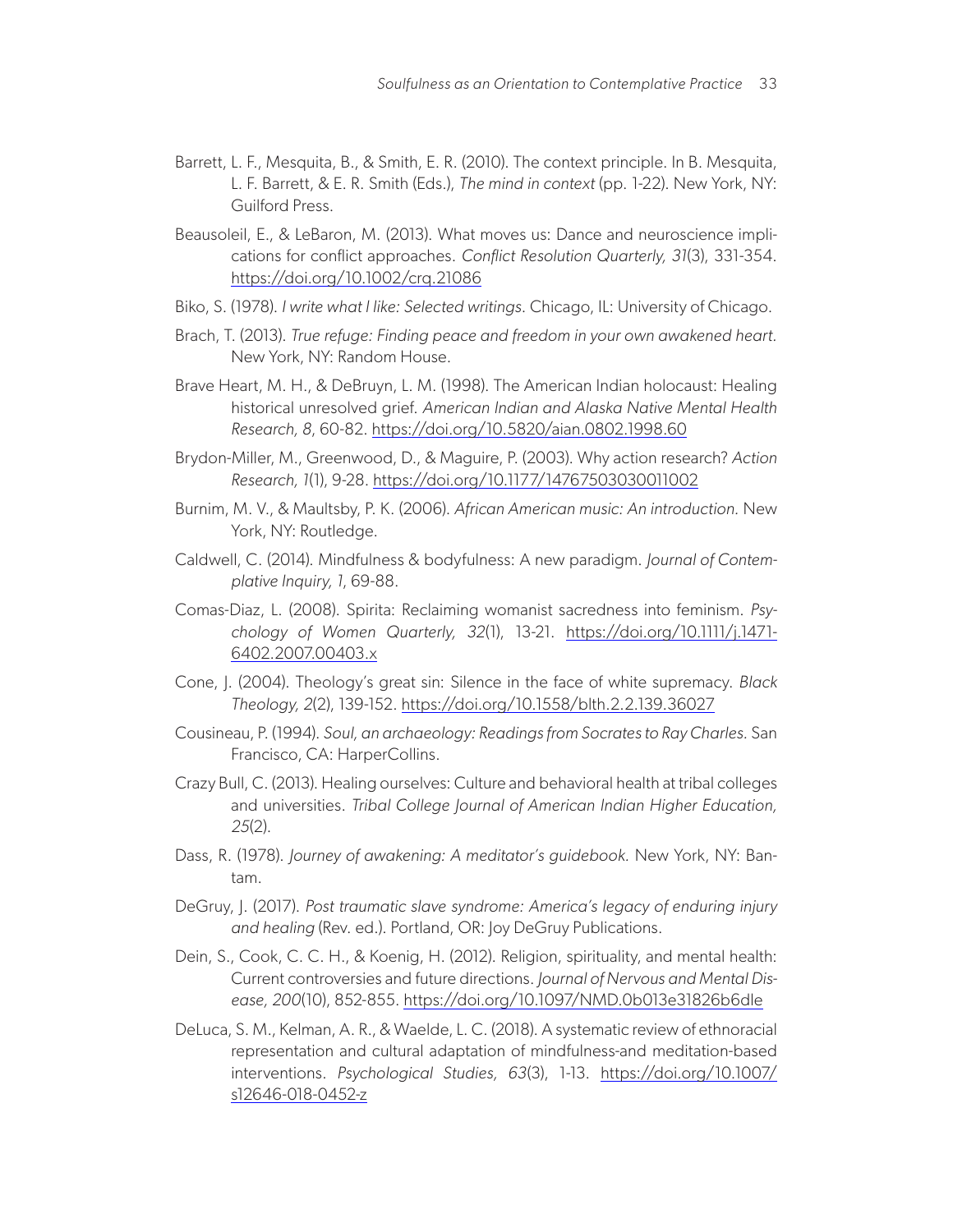- Dirkx, J. M. (1997). Nurturing soul in adult learning. *New Directions for Adult and Continuing Education, 1997*(74), 79-88.<https://doi.org/10.1002/ace.7409>
- Disrupting systemic whiteness in the mindfulness movement (2017, December 12). Retrieved from [https://www.mindful.org/disrupting-systemic-whiteness-mind](https://www.mindful.org/disrupting-systemic-whiteness-mindfulness-movement/)[fulness-movement/](https://www.mindful.org/disrupting-systemic-whiteness-mindfulness-movement/)
- Dorjee, D. (2016). Defining contemplative science: The metacognitive self-regulatory capacity of the mind, context of meditation practice and modes of existential awareness. *Frontiers in Psychology, 7*, 1788. [https://doi.org/10.3389/](https://doi.org/10.3389/fpsyg.2016.01788) [fpsyg.2016.01788](https://doi.org/10.3389/fpsyg.2016.01788)
- Du Bois, W. E. B. (1903). *The souls of black folk*. Retrieved from [http://www.gutenberg.](http://www.gutenberg.org/files/408/408-h/408-h.htm) [org/files/408/408-h/408-h.htm](http://www.gutenberg.org/files/408/408-h/408-h.htm)
- Duran, E. (2006). *Healing the soul wound: Counseling with American Indians and other Native peoples*. New York, NY: Teacher's College.
- Duran, E., Firehammer, J., & Gonzalez, J. (2008). Liberation psychology as the path toward healing cultural soul wounds. *Journal of Counseling and Development*, *86*(3), 288-295. <https://doi.org/10.1002/j.1556-6678.2008.tb00511.x>
- Edwards, S., Makunga, N., Ngcobo, S., & Dhlomo, M. (2004). Ubuntu: A cultural method of mental health promotion. *International Journal of Mental Health Promotion, 6*(4), 17-22. <https://doi.org/10.1080/14623730.2004.9721940>
- Fanon, F. (1967). *Black skin, white masks*. New York, NY: Grove.
- Freire, P. (1993). *Pedagogy of the oppressed* (20th Anniversary edition). New York, NY: Continuum International Publishing Group.
- Garrett, M. T., Torres-Rivera, E., Brubaker, M., Agahe Portman, T. A., Brotherton, D., West-Olatunji, C., & Grayshield, L. (2011). Crying for a vision: The Native American sweat lodge ceremony as therapeutic intervention. *Journal of Counseling & Development, 89*(3), 318-325. [https://doi.org/10.1002/j.1556-6678.2011.](https://doi.org/10.1002/j.1556-6678.2011.tb00096.x) [tb00096.x](https://doi.org/10.1002/j.1556-6678.2011.tb00096.x)
- Goldstein, J., & Kornfield, J. (2001). *Seeking the heart of wisdom: The path of insight meditation*. New York, NY: Random House.
- Gone, J. P. (2010). Psychotherapy and traditional healing for American Indians: Exploring the prospects for therapeutic integration. *The Counseling Psychologist, 38*(2), 166-235.<https://doi.org/10.1177/0011000008330831>
- Gunnlaugson, O. (2011). Advancing a second-person contemplative approach for collective wisdom and leadership development. *Journal of Transformative Education, 9*(1), 3-20. <https://doi.org/10.1177/1541344610397034>
- Hall, G. C. N., Ibaraki, A. Y., Huang, E. R., Marti, C. N., & Stice, E. (2016). A meta-analysis of cultural adaptations of psychological interventions. *Behavior Therapy, 47*(6), 993-1014. <https://doi.org/10.1016/j.beth.2016.09.005>
- Han, S., Northoff, G., Vogeley, K., Wexler, B. E., Kitayama, S., & Varnum, M. E. W. (2013). A cultural neuroscience approach to the biosocial nature of the human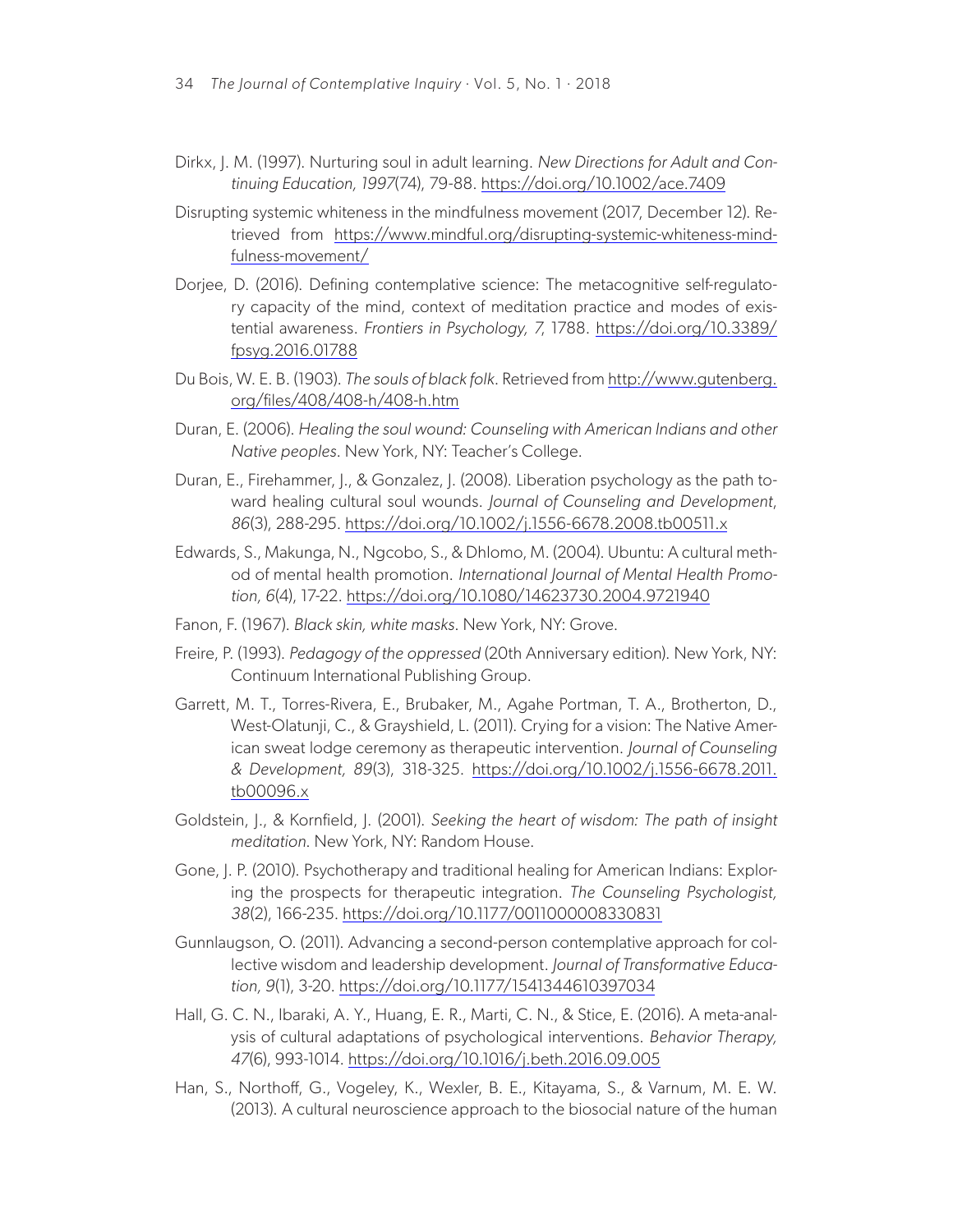brain. *Annual Review of Psychology, 64*(1), 335-359. [https://doi.org/10.1146/](https://doi.org/10.1146/annurev-psych-071112-054629) [annurev-psych-071112-054629](https://doi.org/10.1146/annurev-psych-071112-054629)

- Harrell, S. P. (2015). Culture, wellness and world PEaCE: An introduction to person-environment-and-culture-emergence theory. *Community Psychology in Global Context, 1*(1), 16-49.
- Harrell, S. P. (2018). Being human together: Positive relationships in the context of diversity, culture, and collective well-being. In M. A. Warren & S. I. Donaldson (Eds.), *Toward a positive psychology of relationships: New directions in theory and research* (pp. 247-284). Santa Barbara, CA: Praeger.
- Harrell, S.P., Parker, F., Styles, J., Schneider, M.I., Moore, B. (October, 2017). Collective Wisdom Emergence ("CWE"): A Communal-Contemplative Practice for Groups. Poster presented at the Annual Conference of the Society for Contemplative Mind in Higher Education. Scotts Valley, CA.
- Hillman, J. (1996). *The soul's code: In search of character and calling*. New York, NY: Random House.
- Himelstein, S., Saul, S., Garcia-Romeu, A., & Pinedo, D. (2014). Mindfulness training as an intervention for substance user incarcerated adolescents: A pilot grounded theory study. *Substance Use & Misuse, 49*(5), 560-570. [https://doi.org/10.310](https://doi.org/10.3109/10826084.2013.852580) [9/10826084.2013.852580](https://doi.org/10.3109/10826084.2013.852580)
- hooks, b. (2003). *Rock my soul: Black people and self-esteem*. New York, NY: Atria.
- Hopson, D. P., & Hopson, D. S. (1998). *The power of soul: Pathways to psychological and spiritual growth for African Americans.* New York, NY: William Morrow and Company.
- Izard, C. E. (2009). Emotion, theory and research. *Annual Review of Psychology, 60*(1), 1-25. <https://doi.org/10.1146/annurev.psych.60.110707.163539>
- Jones, F., & Jones, A. C. (2001). *The triumph of the soul: Cultural and psychological aspects of African American music.* Westport, CT: Praeger.
- Jones, J. M. (2003). TRIOS: A psychological theory of the African legacy in American culture*. Journal of Social Issues, 59*(1), 217-242. [https://doi.org/10.1111/1540-](https://doi.org/10.1111/1540-4560.t01-1-00014) [4560.t01-1-00014](https://doi.org/10.1111/1540-4560.t01-1-00014)
- Jones, J. M., & Campbell, S. (2011). Cultural psychology of African Americans. *Online Readings in Psychology and Culture, 3*(1), 1. [https://doi.org/10.9707/2307-](https://doi.org/10.9707/2307-0919.1023) [0919.1023](https://doi.org/10.9707/2307-0919.1023)
- Kabat-Zinn, J. (2012). *Mindfulness for beginners: Reclaiming the present moment and your life*. Louisville, CO: Sounds True.
- Kim, H. H. (2018). The meditation industry. Retrieved from [http://businessresearcher.](http://businessresearcher.sagepub.com/sbr-1946-105603-2878495/20180129/the-meditation-industry) [sagepub.com/sbr-1946-105603-2878495/20180129/the-meditation-industry](http://businessresearcher.sagepub.com/sbr-1946-105603-2878495/20180129/the-meditation-industry)
- King, R. (2018). *Mindful of race: Transforming racism from the inside out*. Boulder, CO: Sounds True.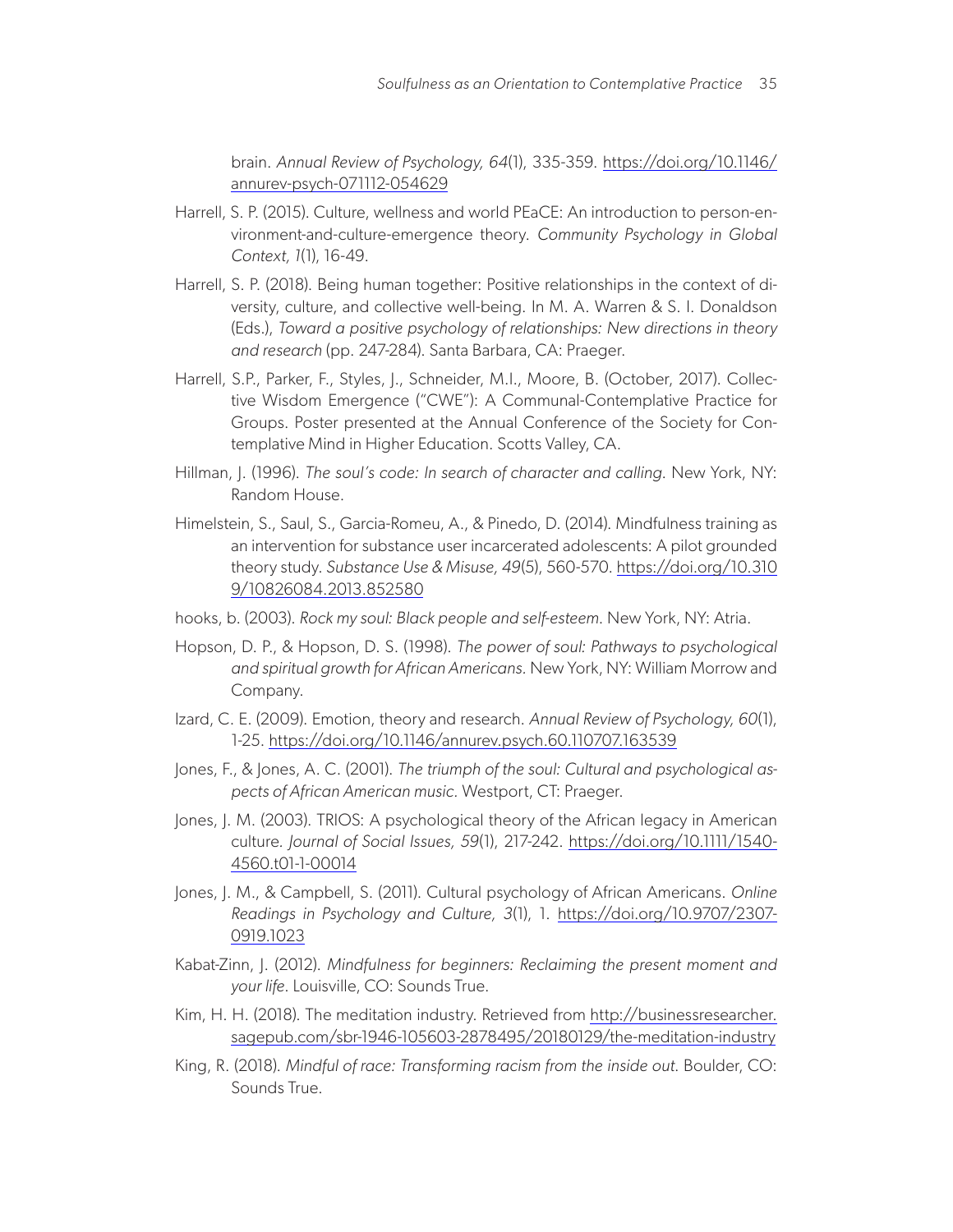- Kitayama, S., Duffy, S. & Uchida, Y. (2014). Self as a cultural mode of being. In S. Kitayama & D. Cohen (Eds.), *Handbook of cultural psychology* (pp. 136-174). New York, NY: Guilford Press.
- Kyodo Williams, A., Owens, L. R., & Syedullah, J. (2016). *Radical dharma: Talking, race, love and liberation*. Berkeley, CA: North Atlantic Books.
- Le, T. N., & Gobert, J. M. (2015). Translating and implementing a mindfulness-based youth suicide prevention intervention in a Native American community. *Journal of Child and Family Studies, 24*(1), 12-23. [https://doi.org/10.1007/s10826-013-](https://doi.org/10.1007/s10826-013-9809-z) [9809-z](https://doi.org/10.1007/s10826-013-9809-z)
- Lincoln, C. E., & Mamiya, L. H. (1990). *The black church in the African American experience*. Durham, NC: Duke University Press.
- Lorenz, H. S., & Watkins, M. (2001). Silenced knowings, forgotten springs: Paths to healing in the wake of colonialism. *Radical Psychology, 2*(2), 1-23.
- Magee, R. V. (2016). Teaching mindfulness with mindfulness of race and other forms of diversity. In D. McCown, D. Reibel, & M. S. Micozzi (Eds.), *Resources for teaching mindfulness: An international handbook* (pp. 225-246). Cham, Switzerland: Springer.
- Markus, H. R., & Kitayama, S. (2010). Cultures and selves: A cycle of mutual constitution. *Perspectives on Psychological Science, 5*(4), 420-430. [https://doi.](https://doi.org/10.1177/1745691610375557) [org/10.1177/1745691610375557](https://doi.org/10.1177/1745691610375557)
- Martín-Baró, I. (1996). *Writings for a liberation psychology.* Cambridge, MA: Harvard University Press.
- Matsumoto, D., & Hwang, H. S. (2012). Culture and emotion: The integration of biological and cultural contributions. *Journal of Cross-Cultural Psychology, 43*(1), 91-118. <https://doi.org/10.1177/0022022111420147>
- Montero, M. (2009). Methods for liberation: Critical consciousness in action. In M. Montero and C. C. Sonn (Eds.), *Psychology of liberation* (pp. 73-91). New York, NY: Springer. [https://doi.org/10.1007/978-0-387-85784-8\\_5](https://doi.org/10.1007/978-0-387-85784-8_5)
- Moore, T. (2016). *Care of the soul: A guide for cultivating depth and sacredness in everyday life.* (Twenty-fifth anniversary edition). New York, NY: Harper Perennial.
- Murphy-Shigematsu, S. (2018). *From mindfulness to heartfulness: Transforming self and society with compassion*. Oakland, CA: Berrett-Koehler.
- Myers, L. J. (1988). *Understanding an Afrocentric worldview: Introduction to optimal psychology*. Dubuque, IA: Kendall/Hunt.
- Myers, L. J. (2003). *Our health matters: Guide to an African (indigenous) American psychology and cultural model for creating a climate and culture of optimal health.*  Columbus: Ohio Commission on Minority Health.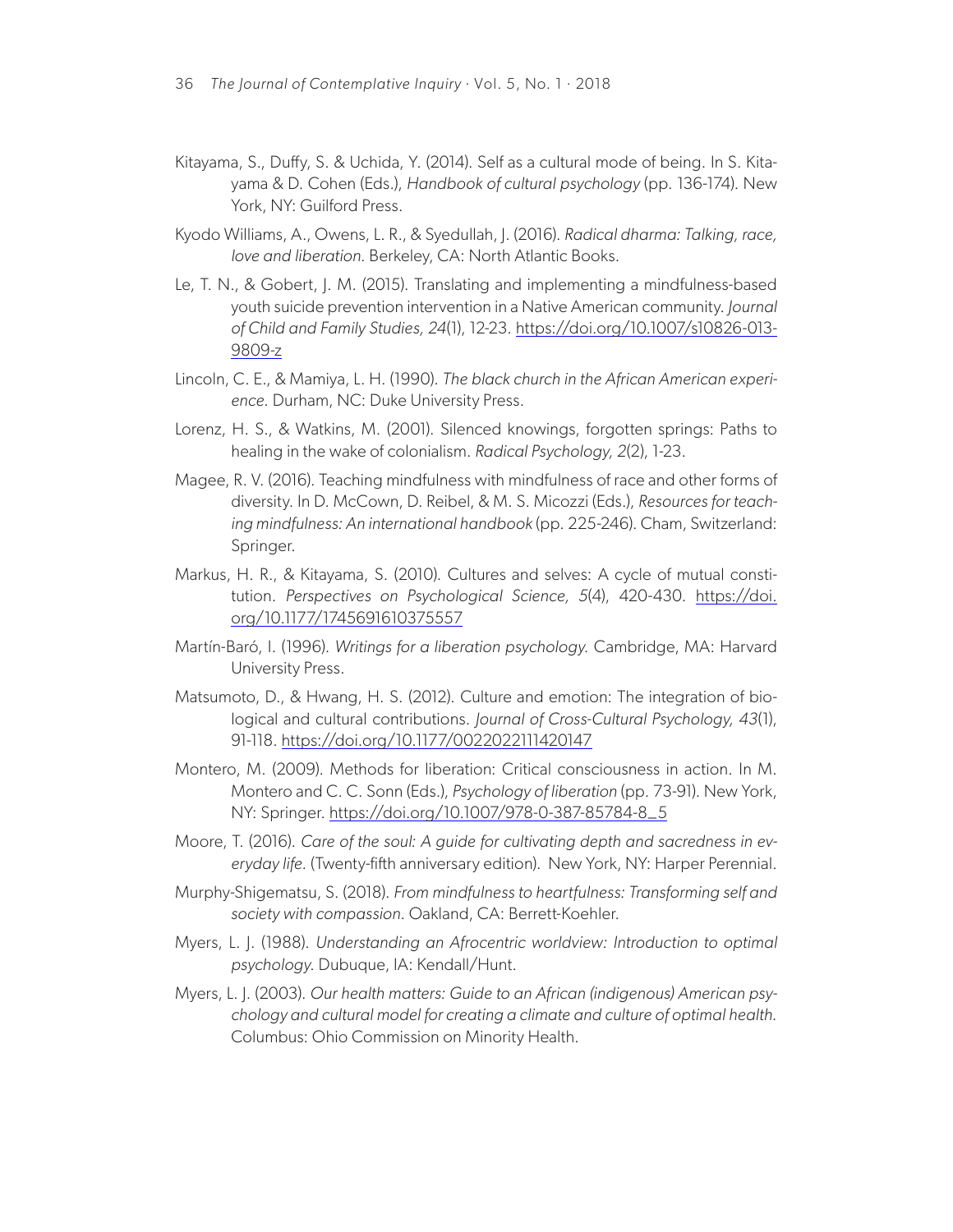- Nobles, W. (2006). *Seeking the Sakhu: Foundational writings for an African psychology*. Chicago, IL: Third World.
- Oman, D. (2010). Similarity in diversity? Four shared functions of integrated contemplative practice systems. In T. G. Plante (Ed.), *Contemplative practices in action: Spirituality, meditation and health*. Santa Barbara, CA: ABC-CLIO.
- Oppenheimer, M. (2015, October 2). Finding path to inclusion through exclusion at an Oakland meditation center. *The New York Times*. Retrieved from [https://](https://www.nytimes.com/2015/10/03/us/finding-path-to-inclusion-through-exclusion-at-an-oakland-meditation-center.html) [www.nytimes.com/2015/10/03/us/finding-path-to-inclusion-through-exclu](https://www.nytimes.com/2015/10/03/us/finding-path-to-inclusion-through-exclusion-at-an-oakland-meditation-center.html)[sion-at-an-oakland-meditation-center.html](https://www.nytimes.com/2015/10/03/us/finding-path-to-inclusion-through-exclusion-at-an-oakland-meditation-center.html)
- Peterson, L. S., Villarreal, V., & Castro, M. J. (2016). Models and frameworks for culturally responsive adaptations of interventions. *Contemporary School Psychology, 21*(3), 181-190. <https://doi.org/10.1007/s40688-016-0115-9>
- Plante, T. G. (Ed.). (2010). *Contemplative practices in action: Spirituality, meditation and health*. Santa Barbara, CA: ABC-CLIO.
- Pickert, K. (2014, January 23). The mindful revolution. *Time Magazine*. Retrieved from <http://time.com/1556/the-mindful-revolution/>
- Price, T. Y. (2013). Rhythms of culture: Djembe and African memory in African-American cultural traditions. *Black Music Research Journal, 33*(2), 227-247. [https://doi.](https://doi.org/10.5406/blacmusiresej.33.2.0227) [org/10.5406/blacmusiresej.33.2.0227](https://doi.org/10.5406/blacmusiresej.33.2.0227)
- Purser, R. E. (2015). Clearing the muddled path of traditional and contemporary mindfulness: A response to Monteiro, Musten, and Compson. *Mindfulness, 6*(1), 23- 45.<https://doi.org/10.1007/s12671-014-0373-4>
- Purser, R., & Loy, D. (2013, August 31). Beyond McMindfulness. *Huffington Post*. Retrieved from [https://www.huffingtonpost.com/ron-purser/beyond-mcmind](https://www.huffingtonpost.com/ron-purser/beyond-mcmindfulness_b_3519289.html)[fulness\\_b\\_3519289.html](https://www.huffingtonpost.com/ron-purser/beyond-mcmindfulness_b_3519289.html)
- Rainey, C. (2015). *Free your mind: An African American guide to meditation and freedom.* North Charleston, SC: CreateSpace.
- Roth, H. D. (2014). A pedagogy for the new field of contemplative studies. In O. Gunnlaugson, E. W. Sarath, C. Scott, & H. Bai (Eds.), *Contemplative approaches to learning and inquiry across disciplines* (pp. 97-118). Albany: State University of New York Press.
- Rua, M., Hodgetts, D., & Stolte, O. (2017). Māori men: An indigenous psychological perspective on the interconnected self. *New Zealand Journal of Psychology, 46*(3), 55-63.
- Rudinow, J. (2010). *Soul music: Tracking the spiritual roots of pop from Plato to Motown*. Ann Arbor: University of Michigan Press.
- Schmalzl, L., Crane-Godreau, M. A., & Payne, P. (2014). Movement-based embodied contemplative practices: Definitions and paradigms. *Frontiers in Human Neuroscience, 8*, 1-6.<https://doi.org/10.3389/fnhum.2014.00205>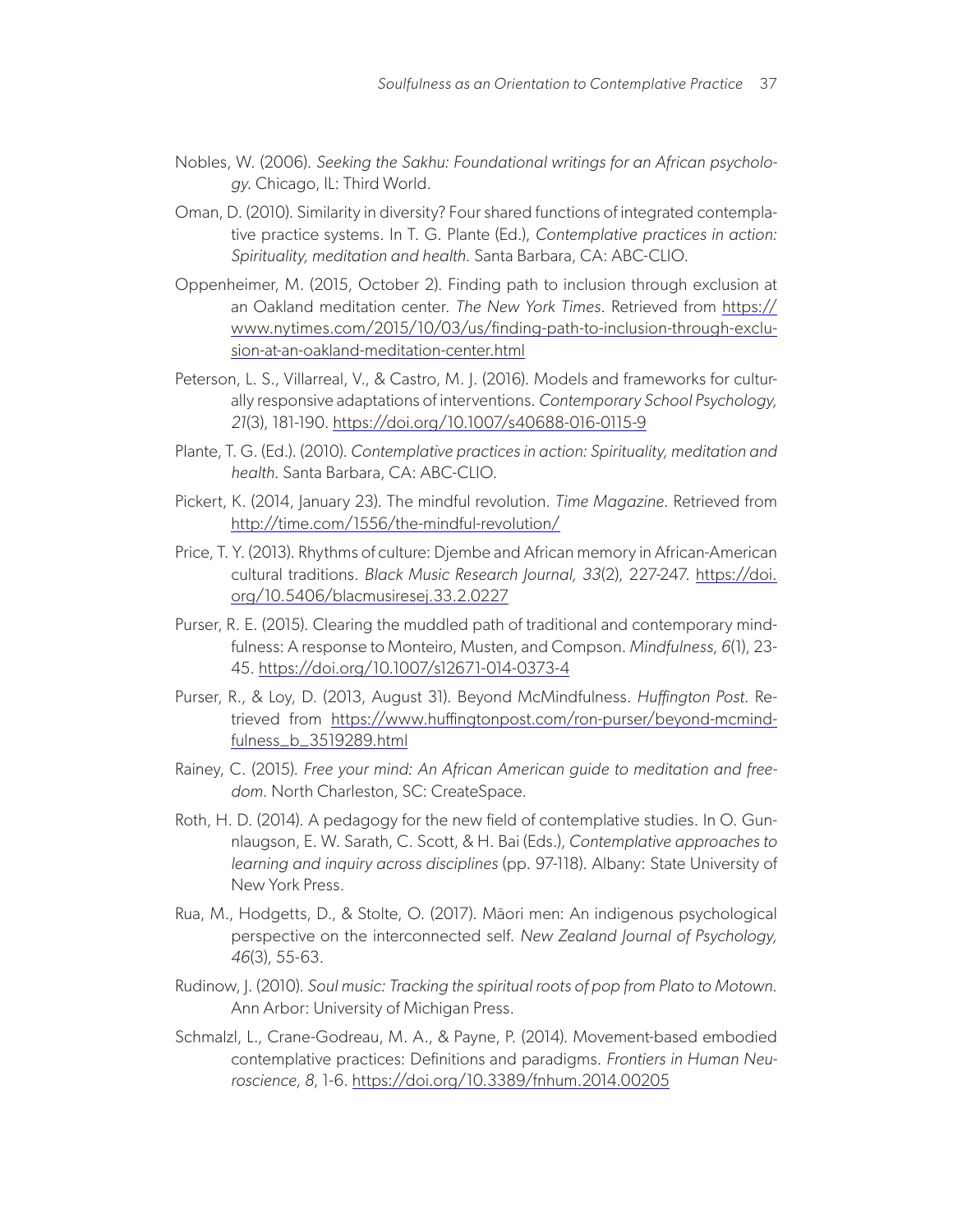- Shapiro, S. L., Carlson, L. E., Astin, J. A., & Freedman, B. (2006). *Mechanisms of mindfulness. Journal of Clinical Psychology, 62*(3), 373-386. [https://doi.org/10.1002/](https://doi.org/10.1002/jclp.20237) [jclp.20237](https://doi.org/10.1002/jclp.20237)
- Siegel, D. (2016). *Mind: A journey into the heart of being human*. New York, NY: W.W. Norton and Company.
- Snavely, C. A. (2001). Native American spirituality: Its use and abuse by Anglo-Americans. *Journal of Religious & Theological Information, 4*(1), 91-103. [https://doi.](https://doi.org/10.1300/J112v04n01_08) [org/10.1300/J112v04n01\\_08](https://doi.org/10.1300/J112v04n01_08)
- Sobczak, L. R., & West, L. M. (2013). Clinical considerations in using mindfulness- and acceptance-based approaches with diverse populations: Addressing challenges in service delivery in diverse community settings. *Cognitive and Behavioral Practice, 20*(1), 13-22. <https://doi.org/10.1016/j.cbpra.2011.08.005>.
- Somé, M. P. (1999). *The healing wisdom of Africa: Finding life purpose through nature, ritual, and community*. New York, NY: Putnam.
- Spears, C. A., Houchins, S. C., Bamatter, W. P., Barrueco, S., Hoover, D. S., & Perskaudas, R. (2017). Perceptions of mindfulness in a low-income, primarily African American treatment-seeking sample. *Mindfulness, 8*(6), 1532-1543. [https://](https://doi.org/10.1007/s12671-017-0720-3) [doi.org/10.1007/s12671-017-0720-3](https://doi.org/10.1007/s12671-017-0720-3)
- Spencer, J. M. (2017). *Re-searching black music*. Knoxville: University of Tennessee Press.
- Surmitis, K. A., Fox, J., & Gutierrez, D. (2018). Meditation and appropriation: Best practices for counselors who utilize meditation. *Counseling and Values, 63*(1), 4-16. <https://doi.org/10.1002/cvj.12069>
- Tenfelde, S. M., Hatchett, L., & Saban, K. L. (2017). "Maybe black girls do yoga": A focus group study with predominantly low-income African-American women. *Complementary Therapies in Medicine, 40*, 230-235. [https://doi.org/10.1016/j.](https://doi.org/10.1016/j.ctim.2017.11.017) [ctim.2017.11.017](https://doi.org/10.1016/j.ctim.2017.11.017)
- Toomey, R. B., & Anhalt, K. (2016). Mindfulness as a coping strategy for bias-based school victimization among Latina/o sexual minority youth. *Psychology of Sexual Orientation and Gender Diversity, 3*(4), 432-441. [https://doi.org/10.1037/](https://doi.org/10.1037/sgd0000192) [sgd0000192](https://doi.org/10.1037/sgd0000192)
- Vallejo, Z., & Amaro, H. (2009). Adaptation of mindfulness-based stress reduction program for addiction relapse prevention. *The Humanistic Psychologist, 37*(2), 192- 206. <https://doi.org/10.1080/08873260902892287>
- Van Dam, N. T., van Vugt, M. K., Vago, D. R., Schmalzl, L., Saron, C. D., Olendzki, A., … Meyer, D. E. (2018). Mind the hype: A critical evaluation and prescriptive agenda for research on mindfulness and meditation. *Perspectives on Psychological Science, 13*(1), 36-61. <https://doi.org/10.1177/1745691617709589>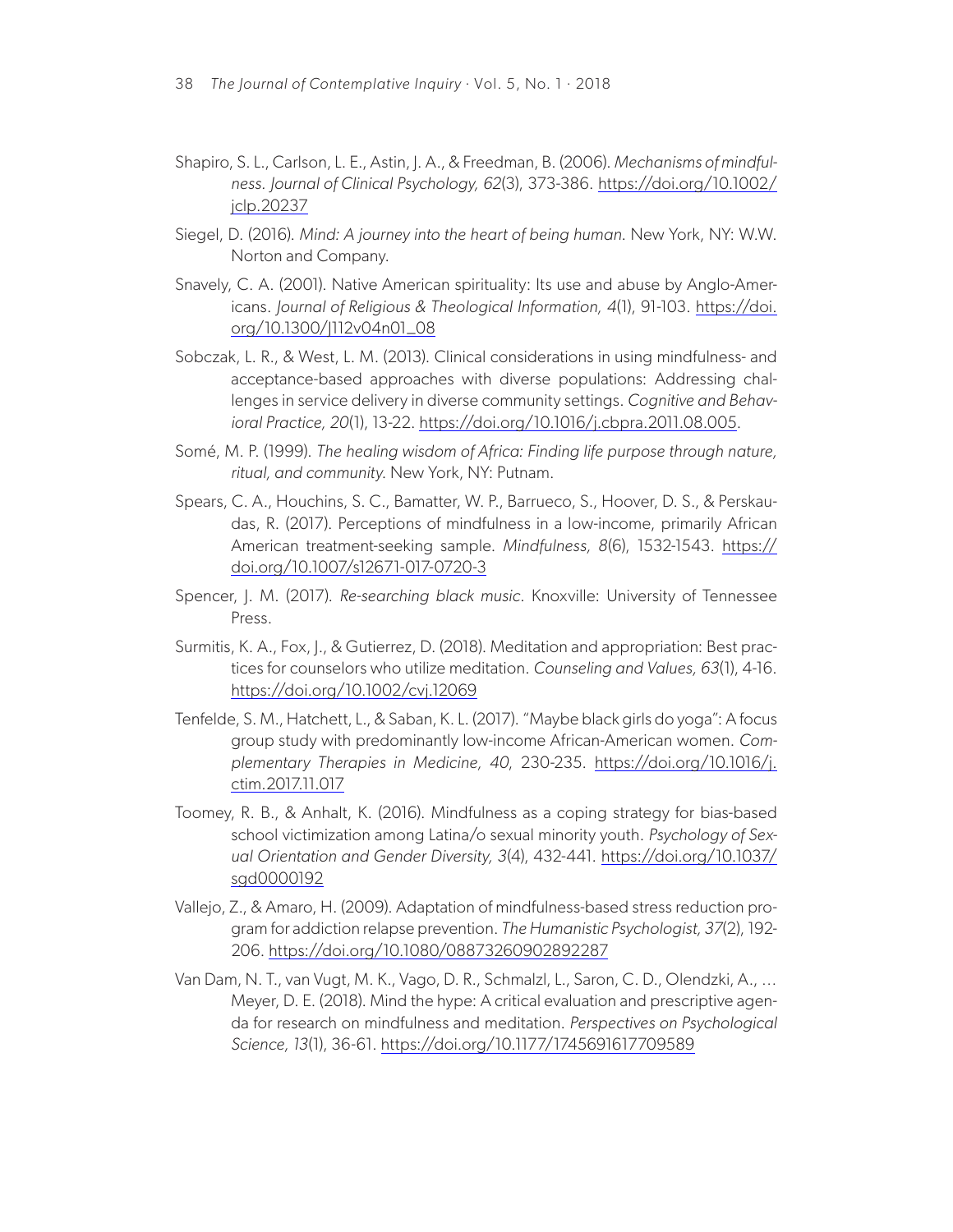- Wallace, B.A. (2007). *Contemplative science: Where Buddhism and neuroscience converge.* New York, NY: Columbia University.
- Walsh, R. (2011). Lifestyle and mental health. *American Psychologist, 66*(7), 579 –592 <https://doi.org/10.1037/a0021769>
- Ward, B. (2004). *Just my soul responding: Rhythm and blues, Black consciousness and race relations.* Berkeley: University of California Press.
- Washington, K. (2010). Zulu traditional healing, Afrikan worldview and the practice of ubuntu: Deep thought for Afrikan/Black psychology. *Journal of Pan African Studies, 3*(8), 24-39.
- Watson, N. N., Black, A. R., & Hunter, C. D. (2016). African American women's perceptions of mindfulness meditation training and gendered race-related stress. *Mindfulness, 7*(5), 1034-1043.<https://doi.org/10.1007/s12671-016-0539-3>
- Watts, R. J., Griffith, D. M., & Abdul-Adil, J. (1999). Sociopolitical development as an antidote for oppression, theory and action. *American Journal of Community Psychology, 27*(2), 255-271. <https://doi.org/10.1023/A:1022839818873>
- Watts, R. J., Diemer, M. A., & Voight, A. M. (2011). Critical consciousness: Current status and future directions. In C. A. Flanagan & B. D. Christens (Eds.), *Youth civic development: Work at the cutting edge* (pp. 43-57). San Fransisco, CA: Jossey-Bass.
- Waziyatawin, & Yellow Bird, M. (2012). Introduction: Decolonizing our minds and actions. In Waziyatawin & M. Yellow Bird (Eds), *For indigenous minds only: A decolonization handbook* (pp. 1-14). Santa Fe, NM: School for Advanced Research.
- Werner, C. H. (2006). *A change is gonna come: Music, race & the soul of America*. Ann Arbor: University of Michigan Press.
- West, M. A. (2016). The practice of meditation. In M. A. West (Ed.), *The psychology of meditation: Research and practice* (pp. 3-25). New York, NY: Oxford University Press.
- Wilson, J. (2014). *Mindful America: The mutual transformation of Buddhist meditation and American culture*. Oxford, England: Oxford University Press.
- Woods-Giscombé, C. L., & Black, A. R. (2010). Mind-body interventions to reduce risk for health disparities related to stress and strength among African American women: The potential of mindfulness-based stress reduction, loving-kindness, and the NTU therapeutic framework. *Complementary Health Practice Review, 15*(3), 115-131.<https://doi.org/10.1177/1533210110386776>
- Woods-Giscombé, C. L., & Gaylord, S. A. (2014). The cultural relevance of mindfulness meditation as a health intervention for African Americans: implications for reducing stress-related health disparities. *Journal of Holistic Nursing, 32*(3), 147- 160. <https://doi.org/10.1177/0898010113519010>